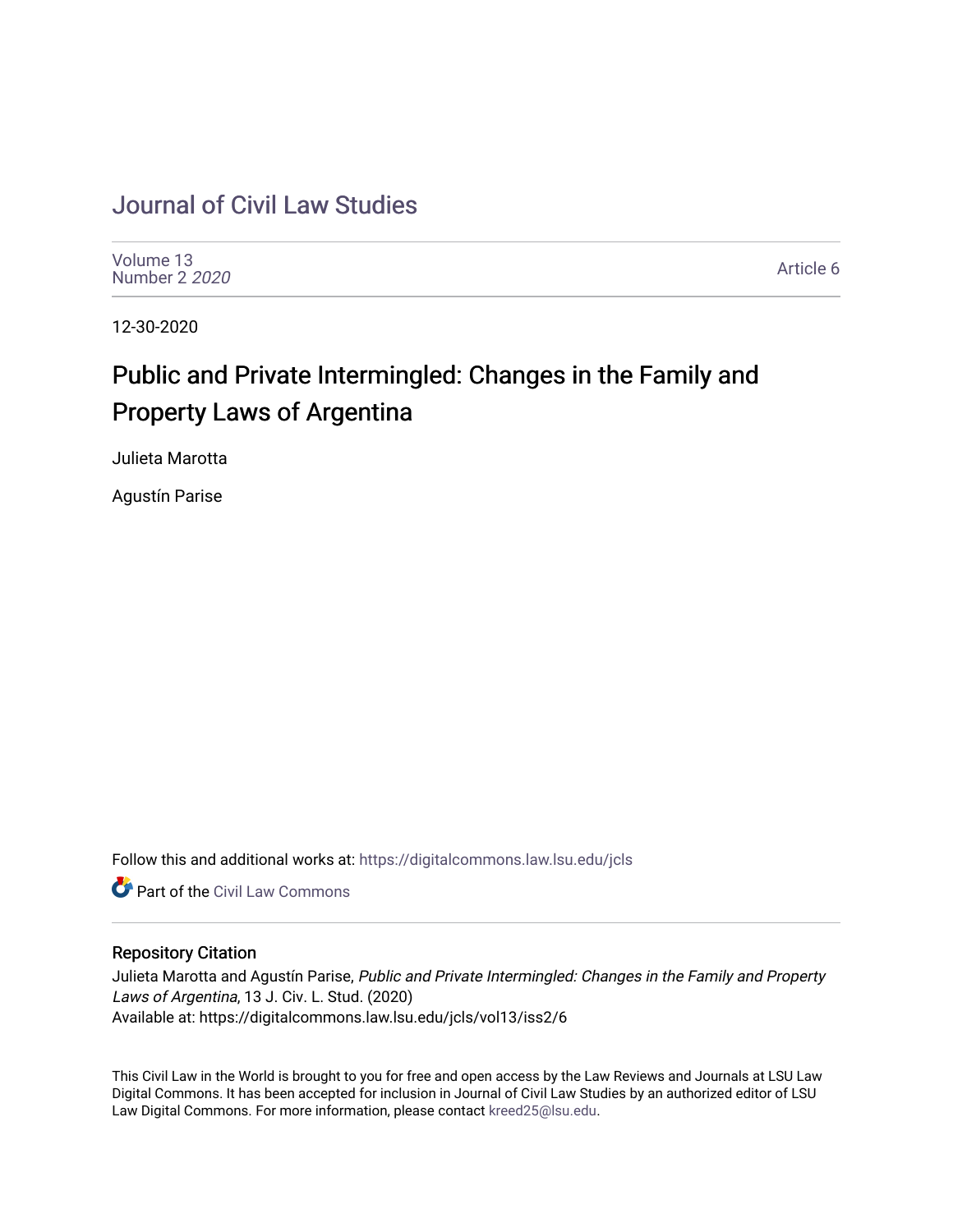# **PUBLIC AND PRIVATE INTERMINGLED: CHANGES IN THE FAMILY AND PROPERTY LAWS OF ARGENTINA**

Julieta Marotta[\\*](#page-1-1) & Agustín Parise†

<span id="page-1-0"></span>Keywords: Argentina, access to justice, codification, constitutionalization of private law, family relations, power relations, real rights

#### I. INTRODUCTION

The traditional division of law into private and public has faded away in many jurisdictions across the globe, already for several decades. The Republic of Argentina is no exception to that phenomenon, since private and public law cannot be considered watertight

<span id="page-1-1"></span>Maastricht University, School of Governance (The Netherlands); LL.B., Universidad de Buenos Aires (Argentina); LL.M., Louisiana State University (USA); Ph.D., Maastricht University.

<sup>†</sup> Maastricht University, Faculty of Law (The Netherlands); LL.B., LL.D., Universidad de Buenos Aires (Argentina); LL.M., Louisiana State University (USA); Ph.D., Maastricht University.

Research for this report was undertaken at the law library of Universidad de Buenos Aires. References to Argentine legislation include amendments and modifications, even when the original numbers of legislation are preserved for citation purposes. When available, references are provided also to electronic sources, where readers beyond the borders of Argentina can easily retrieve the official texts of the referred legislation. All websites were last visited on Dec. 20, 2020.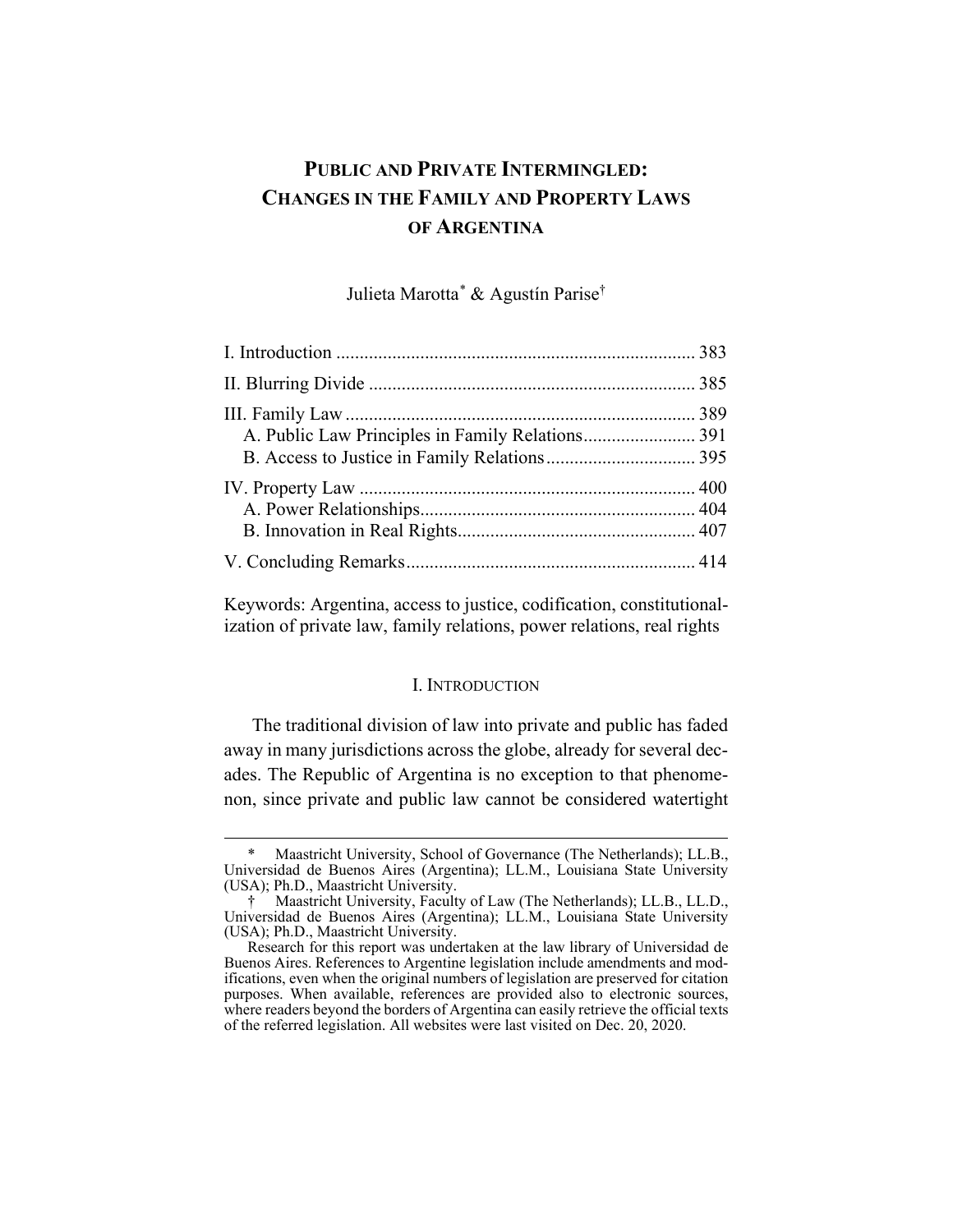<span id="page-2-3"></span>compartments. This report addresses the interplay of private and public law in that South American country. It focusses on developments that deal with the adoption of a national civil and commercial code (*Código Civil y Comercial de la Nación,* ACCC) on August 1,  $2015$  $2015$  $2015$ ,<sup>1</sup> while elaborating on two pillars of private law that serve as examples of the referred interplay, namely the law of family and the law of property. As this report aims to demonstrate, these developments are interconnected and reflect paradigmatic shifts in the understanding of the law by scholars, courts, and society at large.

The current context welcomes a frequent interplay of private and public law in Argentina. Constitutional law in this South American country includes the Argentine Constitution and a selection of human rights treaties.<sup>[2](#page-2-1)</sup> The Argentine Constitution contains the value premises under which Argentine society is formed. Human rights treaties, incorporated in the Argentine Constitution in  $1994$ ,<sup>[3](#page-2-2)</sup>

<span id="page-2-2"></span>3. *See* National Constitution of the Republic of Argentina, *available at*  <https://perma.cc/DVK7-UENZ> [hereinafter Const. Nacional]; the English translation of art.  $75(22)$  reads as follows:

Congress is empowered: . . . .

<span id="page-2-5"></span><span id="page-2-4"></span><sup>1.</sup> *See* Law 26994, *available at* <https://perma.cc/Z26Y-TWHE.>

<span id="page-2-0"></span>On the path towards the adoption of the new Argentine text, *see* Julieta Marotta & Agustín Parise, *On Codes, Marriage, and Access to Justice: Recent Developments in the Law of Argentina,* 7 J. CIV. L. STUD. 237 (2014); and Agustín Parise, *The Argentine Civil and Commercial Code (2015): Igniting a Third Generation of Codes for Latin America*, 3 ZEITSCHRIFT FÜR EUROPÄISCHES PRIVATRECHT 639 (2017).

<span id="page-2-1"></span><sup>2.</sup> This paragraph borrows part of its exposition, sometimes drawing verbatim, from JULIETA MAROTTA, ACCESS TO JUSTICE AND LEGAL EMPOWERMENT OF VICTIMS OF DOMESTIC VIOLENCE THROUGH LEGAL ORGANIZATIONS IN THE CITY OF BUENOS AIRES: A QUALITATIVE EMPIRICAL LEGAL STUDY 44-45 (Boekenplan Maastricht 2017).

<sup>22.</sup> To approve or reject treaties concluded with other nations and international organizations, and concordats with the Holy See. Treaties and concordats have a higher hierarchy than laws. The American Declaration of the Rights and Duties of Man; the Universal Declaration of Human Rights; the American Convention on Human Rights; the International Pact on Economic, Social and Cultural Rights; the International Pact on Civil and Political Rights and its empowering Protocol; the Convention on the Prevention and Punishment of Genocide; the International Convention on the Elimination of all Forms of Racial Discrimination; the Convention on the Elimination of all Forms of Discrimination against Woman; the Convention against Torture and other Cruel, Inhuman or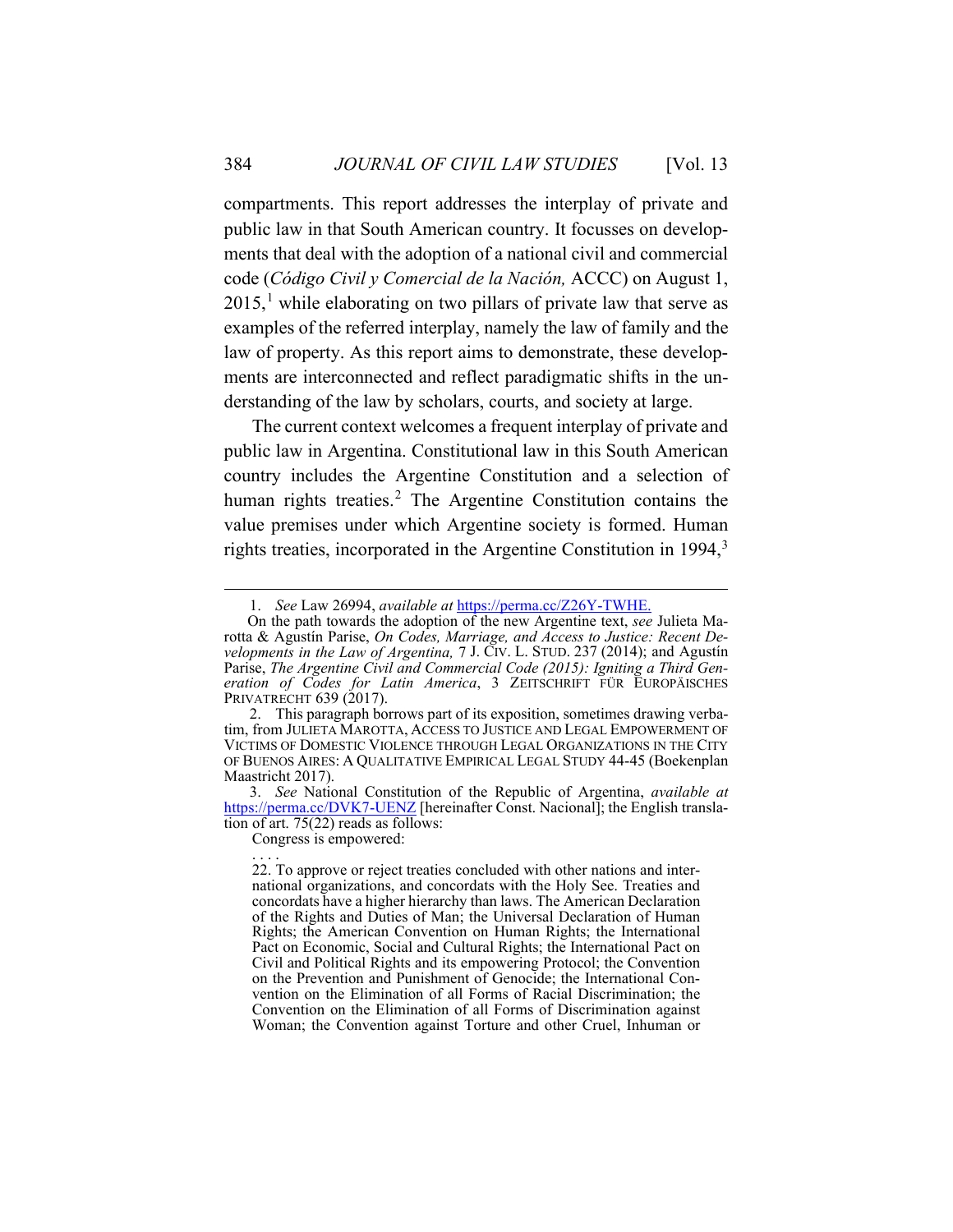recognize and extend rights to the people.[4](#page-3-1) They also increase the international responsibility of the State to, on the one hand, implement policies to ensure the recognition of fundamental rights and proper prevention on latent social problems; and, on the other hand, to examine, adjudicate, and compensate for the violation of rights.[5](#page-3-2) Indeed, policy decisions at an international and constitutional level may color the subsequent legal provisions that have to comply with this legal threshold.<sup>[6](#page-3-3)</sup>

#### <span id="page-3-5"></span>II. BLURRING DIVIDE

<span id="page-3-0"></span>The interplay of private and public law is sensed in many aspects of the Argentine legal framework.[7](#page-3-4) A recent example is present in the ACCC, and is made palpable in the *exposé des motifs* by the drafters of that new code of private law. The nineteenth-century commercial (1862) and civil (1871) codes had undergone extensive

Degrading Treatments or Punishments; the Convention on the Rights of the Child; in the full force of their provisions, they have constitutional hierarchy, do no repeal any section of the First Part of this Constitution and are to be understood as complementing the rights and guarantees recognized herein. They shall only be denounced, in such event, by the National Executive Power after the approval of two-thirds of all the members of each House. In order to attain constitutional hierarchy, the other treaties and conventions on human rights shall require the vote of two-thirds of all the members of each House, after their approval by Congress.<br>4. Th

<span id="page-3-1"></span><sup>4.</sup> The Argentine Constitution incorporates human rights treaties ranking at the same level than the Constitution itself. In addition, it establishes the procedure for further approval of international treaties. Human rights treaties that do not rank at the constitutional level are anyway above federal law. *See* MARÍA ANGÉLICA GELLI, CONSTITUCIÓN DE LA NACIÓN ARGENTINA: COMENTADA Y CONCORDADA 591-597 (2d ed., La Ley 2004).

<span id="page-3-2"></span><sup>5.</sup> GENERAL SECRETARIAT ORGANIZATION OF AMERICAN STATES, ACCESS TO JUSTICE FOR WOMEN VICTIMS OF VIOLENCE IN THE AMERICAS § 15, 33 (2007). *See also Velásquez Rodríguez v. Honduras*, Inter-American Court of Human Rights 1988; and art. 7, Inter-American Convention on the Prevention, Punishment, and Eradication of Violence against Women, *available* [https://perma.cc/5BVJ-L5G6.](https://perma.cc/5BVJ-L5G6)

<span id="page-3-3"></span><sup>6.</sup> MICHAEL J. HILL, THE PUBLIC POLICY PROCESS 160 (6th ed., Routledge 2013).

<span id="page-3-4"></span><sup>7.</sup> This section borrows part of its exposition, sometimes drawing verbatim, from Parise, *supra* note [1.](#page-2-3)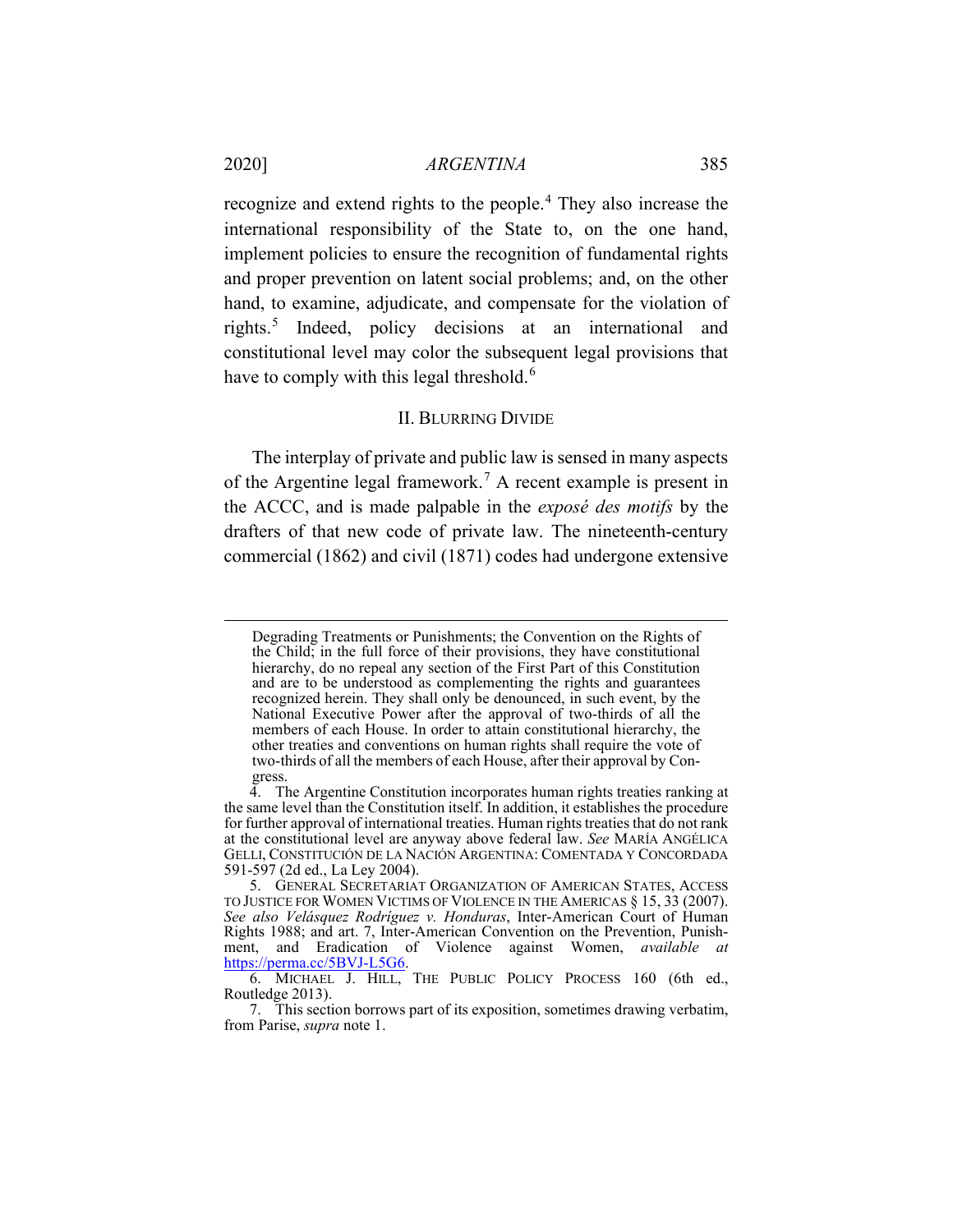revision and had been subject to de-codification; while re-codification efforts were launched since the 1980s, aiming to unify civil and commercial law in a single fabric.[8](#page-4-2) Resilience is a characteristic of codification: codes are indeed able to adapt to different societal needs at different times and places.<sup>[9](#page-4-3)</sup> Further, codes can be deemed fundamental *corpora* that shape law and society, and changes were introduced to the Argentine legal framework by means of the adoption of the long-awaited ACCC.

<span id="page-4-8"></span><span id="page-4-1"></span><span id="page-4-0"></span>The drafters of the ACCC refer in their *exposé des motifs* to a number of tenets that are present in the new text.[10](#page-4-4) A tenet that is closely connected to the fading divide of private and public law refers to a code that acknowledges the constitutionalization of private law.<sup>[11](#page-4-5)</sup> The ACCC offers a community between private law and pub-lic law, especially with the Argentine Constitution.<sup>[12](#page-4-6)</sup> For example, as this report aims to demonstrate, the new code offers articulation between public and private law in the areas of family and property. Further, the articulation is sensed between a public law system that defends human rights and equality and a private law system of con-tract law that offers adequate consumer protection.<sup>[13](#page-4-7)</sup> This community of systems has long been sought for by a number of Argentine

<sup>8.</sup> *See* Marotta & Parise, *supra* note [1,](#page-2-3) at 239-250.

<span id="page-4-3"></span><span id="page-4-2"></span><sup>9.</sup> Agustín Parise & Lars van Vliet, Preface, in RE- DE- CO-DIFICATION? NEW INSIGHTS ON THE CODIFICATION OF PRIVATE LAW vii, ix (Agustín Parise & Lars van Vliet eds. 2018).

<span id="page-4-4"></span><sup>10.</sup> *See* the complete text of the *exposé des motifs* in Fundamentos del Anteproyecto de Código Civil y Comercial de la Nación, especially at 4-6, *available at* <https://perma.cc/2TG8-TK7W> [hereinafter, Fundamentos del Anteproyecto]. *See also* Augusto C. Belluscio, *Le Code civil et commercial argentin de 2014 (Aperçu général et droit des personnes et de la famille),* 3 REVUE INTERNATIO-NALE DE DROIT COMPARÉ 663 (2015).

<span id="page-4-5"></span><sup>11.</sup> Julio César Rivera, *La constitucionalización del derecho privado en el proyecto de código civil y comercial, in* COMENTARIOS AL PROYECTO DE CÓDIGO CIVIL Y COMERCIAL DE LA NACIÓN 2012 1, 8 (Julio César Rivera ed. 2012).

<span id="page-4-6"></span><sup>12.</sup> Fundamentos del Anteproyecto, *supra* note [10,](#page-4-0) at 4. *See* Rivera, *supra*  note [11,](#page-4-1) at 8; and Miriam Smayevsky & Marcela A. Penna, *Los derechos reales en el siglo XXI*, LA LEY 1, 4 (April 10, 2015).

<span id="page-4-7"></span><sup>13.</sup> Miguel Carlos Araya, *El contenido del derecho comercial a partir del Código Civil y Comercial,* LA LEY 1, 3-4 (Apr. 20, 2015); and Eduardo M. Favier Dubois, *La "autonomía" y los contenidos del Derecho Comercial a partir del Código unificado*, LA LEY 1, 8 (Feb. 2, 2015).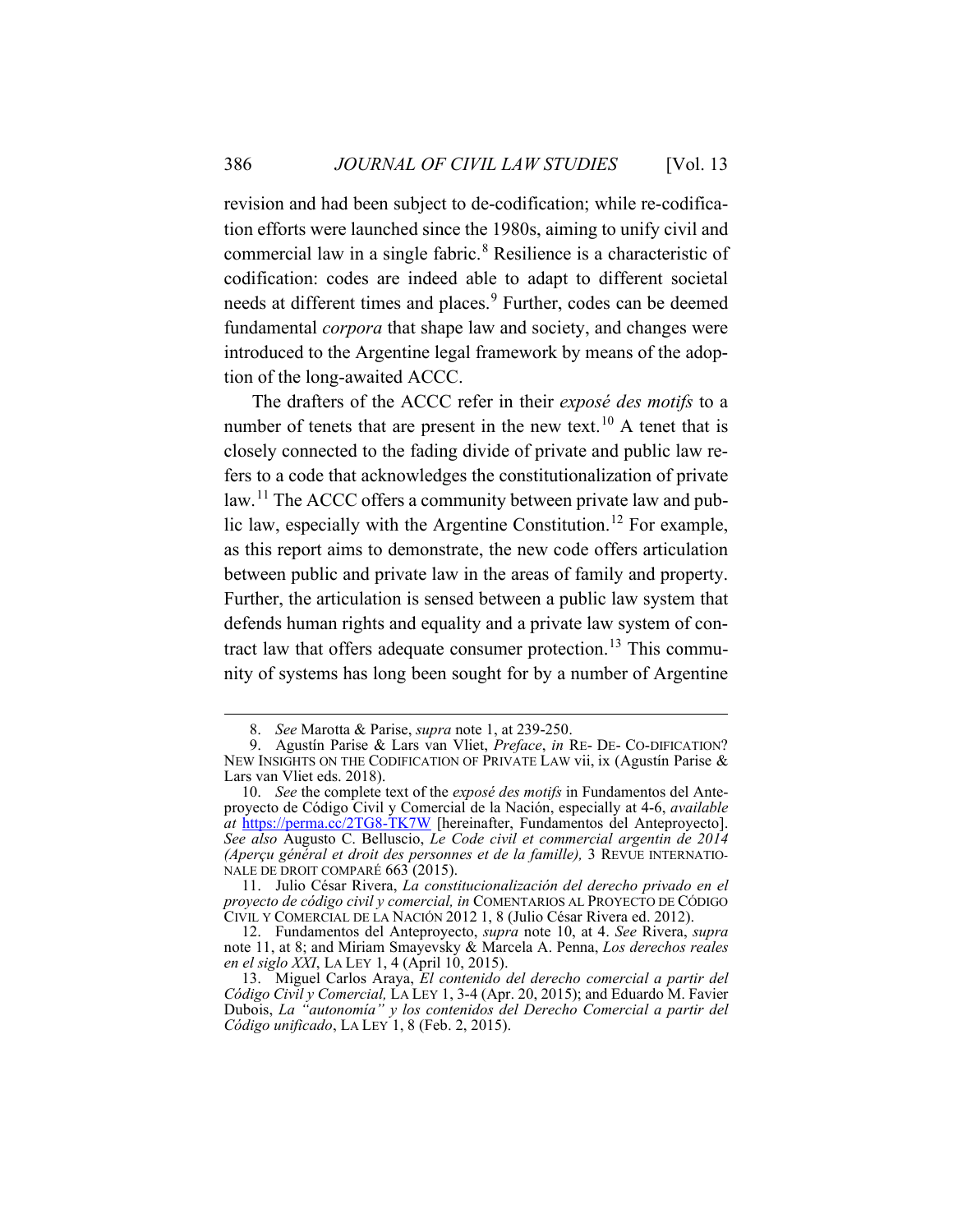scholars.[14](#page-5-0) The *exposé des motifs* states along those lines that "it may be affirmed that a reconstruction of the coherence of the human rights system with private law exists."[15](#page-5-1) A number of provisions of the ACCC, therefore, find grounding in the Argentine Constitution and in supranational law.<sup>[16](#page-5-2)</sup> The ACCC accordingly indicates that "the situations ruled by this code must be resolved according to the applicable laws, according to the Argentine Constitution, and to the human rights treaties subscribed by Argentina."<sup>[17](#page-5-3)</sup> Furthermore, the ACCC notes that "the law must be interpreted according to the letter, the aims, the analogous laws, the dispositions that derive from human rights treaties, the juridical principles and values, in a way that is coherent with the entire system."[18](#page-5-4) The constitutionalization of private law and the incorporation of international treaties into the Argentine Constitution had had an impact in domestic law,  $19$  and the ACCC aims to make that scenario explicit in its provisions. The Argentine Constitution is now at the center of the system, and—as mentioned before—a selection of treaties have become part of the internal system.[20](#page-5-6) The ACCC aims to adapt the civil and commercial law to the Argentine Constitution and to supranational human rights.<sup>[21](#page-5-7)</sup> Thus, the new text places all human beings at the center, protecting all people regardless of their condition, and is able to constitutionalize civil and commercial law according to the human rights that were included in the 1994 constitutional reform.<sup>[22](#page-5-8)</sup>

<sup>14.</sup> Fundamentos del Anteproyecto, *supra* not[e 10,](#page-4-0) at 4.

<sup>15.</sup> *Id*. *See* Rivera, *supra* note [11,](#page-4-1) at 8.

<sup>16.</sup> Rivera, *supra* not[e 11,](#page-4-1) at 21.

<sup>17.</sup> Law 26994, art. 1.

<span id="page-5-4"></span><span id="page-5-3"></span><span id="page-5-2"></span><span id="page-5-1"></span><span id="page-5-0"></span><sup>18.</sup> *Id.* at art. 2. *See* Héctor P. Recalde et al., *Precisiones sobre el Código Civil y Comercial y el Derecho Laboral*, LA LEY 1, 1 (Nov. 10, 2014).

<span id="page-5-5"></span><sup>19.</sup> Elena I. Highton, *Los jóvenes o adolescentes en el Código Civil y Comercial*, LA LEY 1, 1 (Apr. 13, 2015).

<sup>20.</sup> *Id.*

<span id="page-5-7"></span><span id="page-5-6"></span><sup>21.</sup> Julio César Rivera, *Aplicación del Código Civil y Comercial a las relaciones preexistentes y a los procesos judiciales en trámite Algunas propuestas,* LA LEY 1, 2 (June 17, 2015).

<span id="page-5-8"></span><sup>22.</sup> Oscar E. Garay, *Protección de la persona y temas de la salud en el Código Civil y Comercial,* LA LEY 1, 1 (Nov. 17, 2014).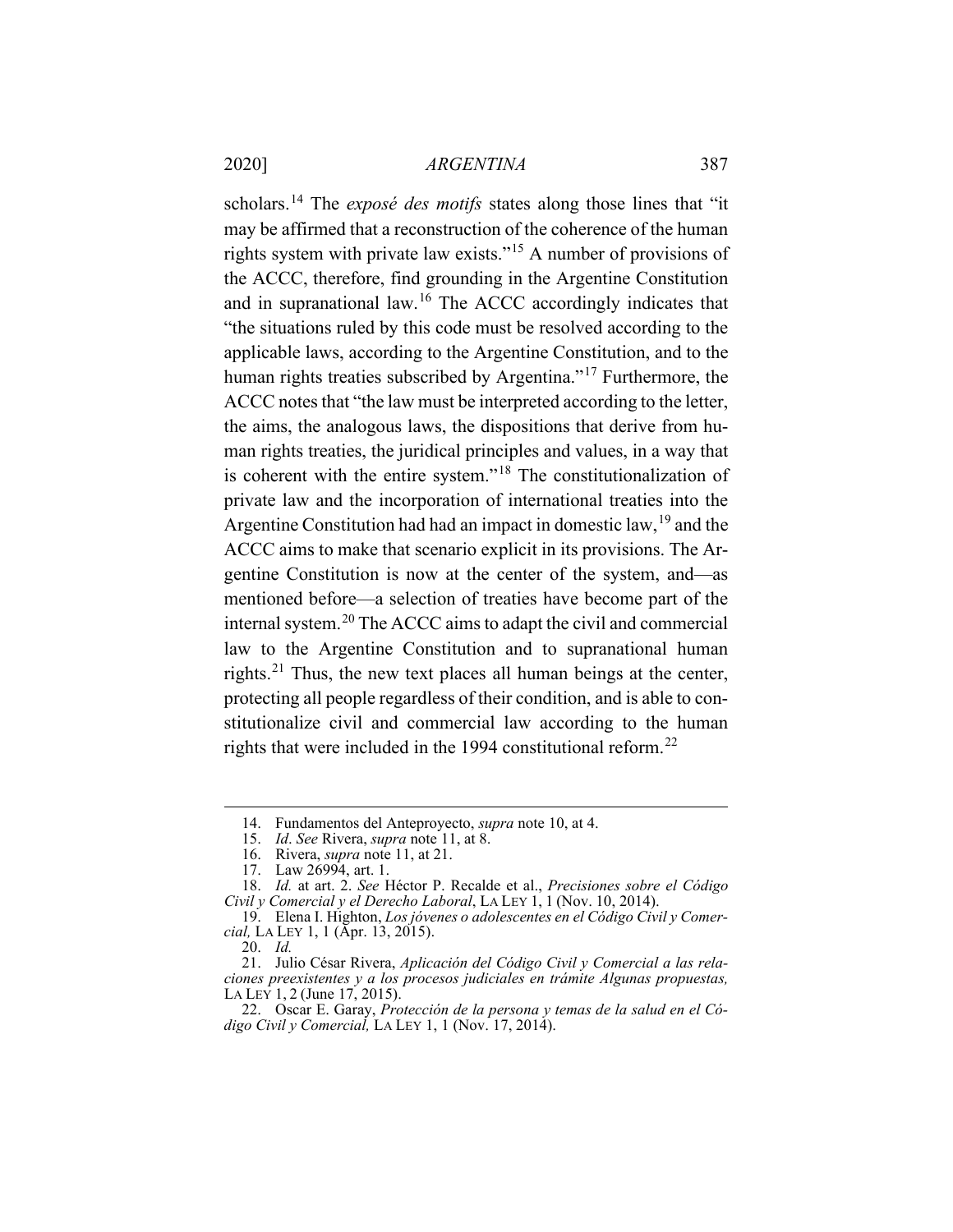Three more tenets may be grouped together and derive from the constitutionalization of private law. One tenet refers to a code of equality. Again, the central place in codification is now occupied by the human being who must be treated equally.<sup>[23](#page-6-1)</sup> Equality does not distinguish according to sex, religion, place of origin, or wealth: $^{24}$  $^{24}$  $^{24}$  it has a universal dimension in the ACCC.<sup>[25](#page-6-3)</sup> Two other tenets refer to a code that is based on a non-discriminatory paradigm, and to a code of individual rights and of rights with a collective impact (*incidencia colectiva*). The non-discriminatory text addresses both types of rights according to the Argentine Constitution.<sup>[26](#page-6-4)</sup> The drafters mention that most codes only regulate individual rights. However, the ACCC gives significant importance to rights with a collective impact (e.g., the right to a healthy environment, the right to non-discrimination), keeping them in line with the Argentine Constitution.[27](#page-6-5) Individual rights and rights with a collective impact are both explicitly mentioned in the  $ACCC<sup>28</sup>$  $ACCC<sup>28</sup>$  $ACCC<sup>28</sup>$  The spread of a variety of dangers and their diffuse or collective character justifies the inclusion of rights with a collective impact.<sup>[29](#page-6-7)</sup>

<span id="page-6-0"></span>Another tenet focusses on pillars of private law that intermingle with public law. That tenet relates to a code with a new paradigm of family law and of property law.<sup>[30](#page-6-8)</sup> On the one hand, in the law of family, it is possible to sense that family relations experienced the

<sup>23.</sup> *Id*.

<sup>24.</sup> *Id*. 25. *Id*. at 9.

<span id="page-6-4"></span><span id="page-6-3"></span><span id="page-6-2"></span><span id="page-6-1"></span><sup>26.</sup> It should be noted, however, that some scholars claim that this tenet is not fully present when dealing with the rights of Native Americans. *See* Pamela Cacciavillani, *¿Un código para una sociedad multicultural? Algunas reflexiones histórico-jurídicas sobre el proceso de unificación de los códigos civil y comercial en Argentina,* 9 REVISTA ELECTRÓNICA DEL INSTITUTO DE INVESTIGACIONES "AMBROSIO L. GIOJA" 25, 32 (2015).

<sup>27.</sup> *See* arts. 41, 43, Const. Nacional.

<span id="page-6-8"></span><span id="page-6-7"></span><span id="page-6-6"></span><span id="page-6-5"></span><sup>28.</sup> Law 26994, art. 14. *See* Lidia M. R. Garrido Cordobera, *Derechos individuales y de incidencia colectiva en el Código Civil y Comercial*, LA LEY 1, 6 (Feb. 10, 2015).

<sup>29.</sup> Garrido Cordobera, *supra* note [28,](#page-6-0) at 6.

<sup>30.</sup> Fundamentos del Anteproyecto, *supra* not[e 10,](#page-4-0) at 5.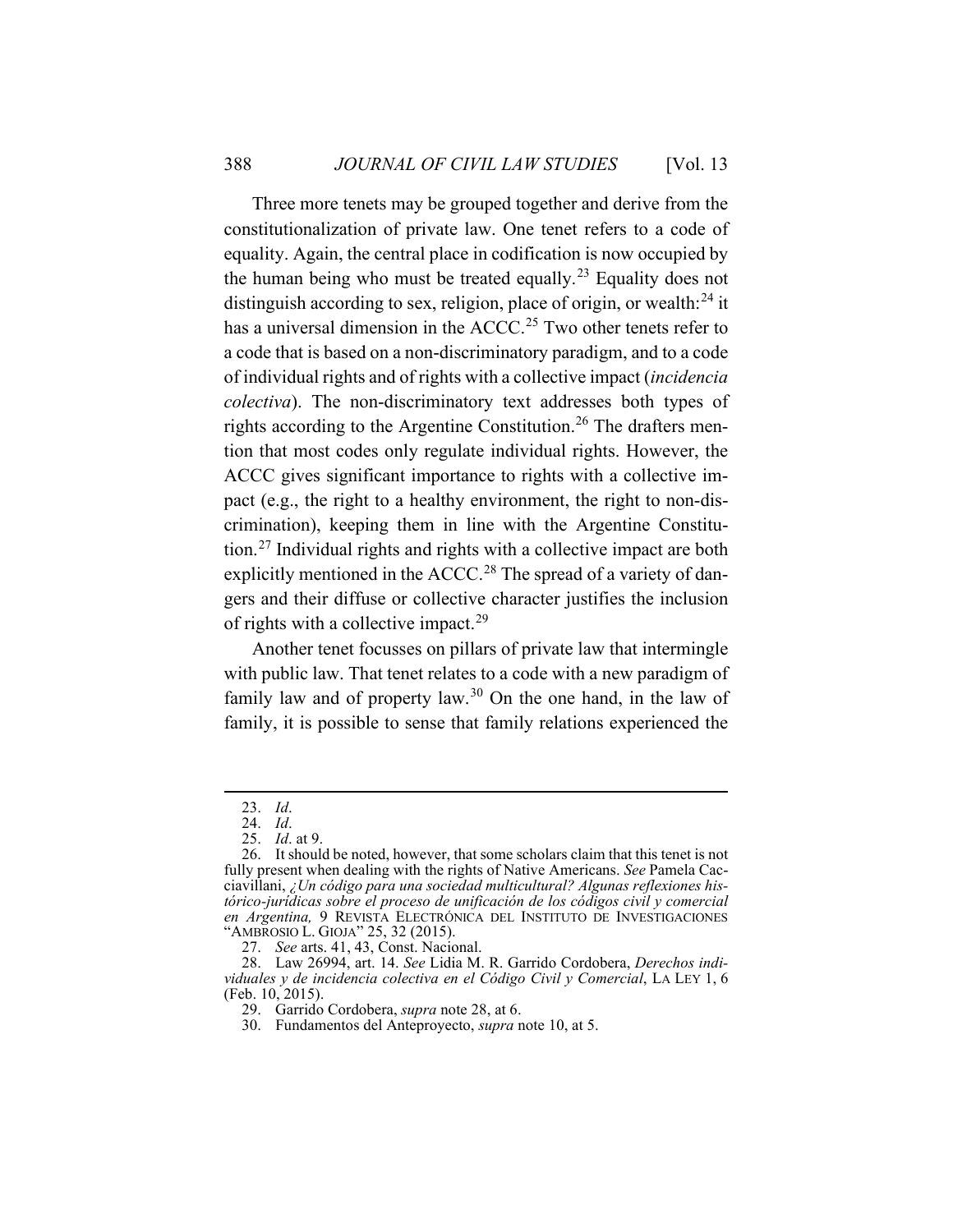constitutionalization of private law.[31](#page-7-2) Family relations preserve in Argentina their importance as a social institution and strengthen the principle of equality and non-discrimination recognized at a consti-tutional and international level.<sup>[32](#page-7-3)</sup> On the other hand, in the law of property, the Argentine Civil Code of 1871 had followed the *Code Napoléon* conception, and welcomed the liberal paradigm of prop-erty.<sup>[33](#page-7-4)</sup> As other nineteenth-century texts, the Argentine code had embraced the liberal ideal of an absolute, unique, and perpetual real right of ownership.<sup>[34](#page-7-5)</sup> A broader scope was proposed in the 2015 text for this pillar of private law, aiming to a reconciliation with consti-tutional law and human rights.<sup>[35](#page-7-6)</sup> It is possible to note that in Argentina the ACCC welcomes both the unification of civil and commercial laws and the interplay of constitutional principles and their op-erationalization through private law.<sup>[36](#page-7-7)</sup>

## <span id="page-7-1"></span>III. FAMILY LAW

<span id="page-7-0"></span>The ACCC is tightly related to the Argentine Constitution, where civil law becomes a reflection of a number of constitutional principles.<sup>[37](#page-7-8)</sup> This relation between a private law code and the constitution was pointed early in the nineteenth century, as expressed by the ideas of Juan Bautista Alberdi; yet, the relationship lost

<span id="page-7-2"></span><sup>31.</sup> Carla Modi, *El derecho real de habitación del cónyuge/conviviente supérstite,* ED-DCCLXXVII-929 1, 1-2 (June 10, 2019).

<span id="page-7-3"></span><sup>32.</sup> For an analysis on how the principle of equality—as incorporated into the family law provisions of the ACCC—addresses all sectors of Argentine society, *see* Julio César Rivera, *La proyectada recodificación del derecho de familia*, 4 REVISTA DE DERECHO DE FAMILIA Y DE LAS PERSONAS 3 (2012).

<span id="page-7-4"></span><sup>33.</sup> Abelardo Levaggi, *El proceso de transformación del régimen de la propiedad según la codificación iberoamericana del siglo XIX, in* V Actas do XII Congresso Internacional de AHILA 413, 417 (Eugénio dos Santos ed. 2001).

<span id="page-7-5"></span><sup>34.</sup> *Id.* at 416-419; MANUEL I. ADROGUÉ, EL DERECHO DE PROPIEDAD EN LA ACTUALIDAD: INTRODUCCIÓN A SUS NUEVAS EXPRESIONES 36 (Abeledo-Perrot 1991).

<span id="page-7-6"></span><sup>35.</sup> 1 CÓDIGO CIVIL Y COMERCIAL DE LA NACIÓN COMENTADO 26-27 (Julio César Rivera & Graciela Medina eds., La Ley 2014) [hereinafter, RIVERA & ME-DINA, 1 CÓDIGO CIVIL Y COMERCIAL COMENTADO].

<sup>36.</sup> *Id.*

<span id="page-7-8"></span><span id="page-7-7"></span><sup>37.</sup> Fundamentos del Anteproyecto, *supra* note [10,](#page-4-0) at 59; and RIVERA & ME-DINA, 1 CÓDIGO CIVIL Y COMERCIAL COMENTADO, *supra* note [35,](#page-7-1) at 26-27.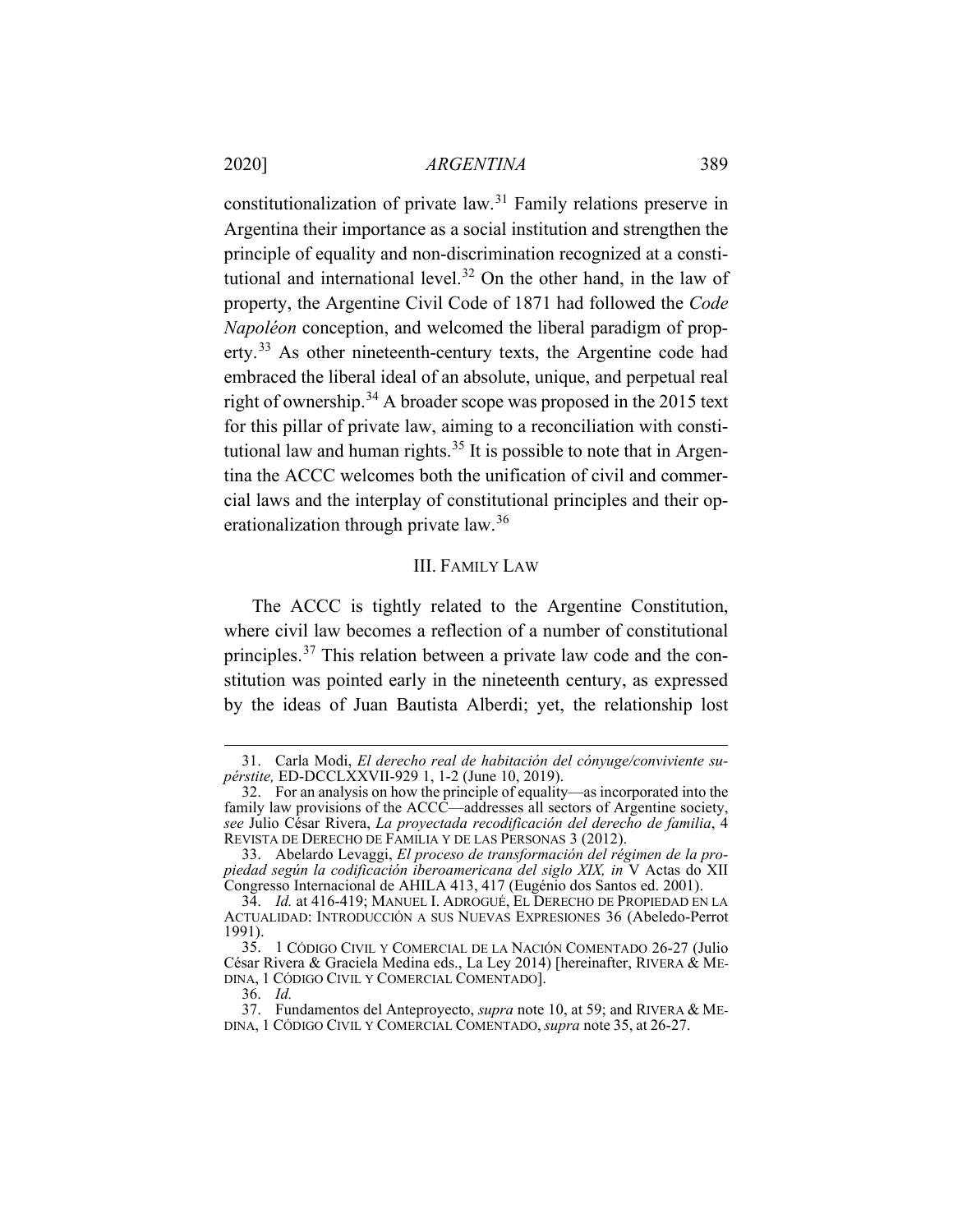strength during the twentieth century.<sup>[38](#page-8-1)</sup> Jurists of the current century revived the relationship, focusing on the interaction between constitutional principles and the ACCC. They acknowledge that the constitution provides the main principles under which a nation is built and look at codes as tools to materialize such principles.<sup>39</sup>

<span id="page-8-8"></span><span id="page-8-0"></span>In family relations the division between private and public law becomes blurry. After all, families play a fundamental role as a social institution; and the more legislators focus on preserving the equality of all members of society and on protecting the principle of non-discrimination, the more private and public law become cooperative and complementary.[40](#page-8-3) The Codifying Commission indeed gave preeminence to a code with express principles that represent a multicultural society;[41](#page-8-4) and, as indicated in the *exposé des motifs*, the ACCC represents a "democratization of the family,"[42](#page-8-5) recogniz-ing the different types of families that individuals may form.<sup>[43](#page-8-6)</sup> Family relations in the ACCC are hence defined by the current culture of the Argentine society and not by a natural principle.<sup>[44](#page-8-7)</sup>

<span id="page-8-4"></span>41. *See* Parise, *supra* note [1,](#page-2-3) at 654-655; referring to Ricardo L. Lorenzetti*, Proyecto de Código Civil y Comercial de la Nación* 5 (2011), *available at* [https://perma.cc/4VSB-34SD;](https://perma.cc/4VSB-34SD) and Aída Kemelmajer de Carlucci, *Las nuevas realidades familiares en el Código Civil y Comercial argentino de 2014*, LA LEY 1, 2 (Oct. 8, 2014).

<span id="page-8-1"></span><sup>38.</sup> RIVERA & MEDINA, 1 CÓDIGO CIVIL Y COMERCIAL COMENTADO, *supra* note [35,](#page-7-1) at 26-27.

<sup>39.</sup> *Id.*

<span id="page-8-3"></span><span id="page-8-2"></span><sup>40.</sup> 2 CÓDIGO CIVIL Y COMERCIAL DE LA NACIÓN COMENTADO 567-571 (Ricardo Luis Lorenzetti ed. 2015) [hereinafter, LORENZETTI, 2 CÓDIGO CIVIL Y CO-MERCIAL COMENTADO].<br>41. See Parise, *supra* note 1, at 654-655; referring to Ricardo L. Lorenzetti,

<sup>42.</sup> Fundamentos del Anteproyecto, *supra* not[e 10,](#page-4-0) at 60.

<span id="page-8-6"></span><span id="page-8-5"></span><sup>43.</sup> Marisa Herrera, *Panorama general del derecho de las familias en el Código Civil y Comercial. Reformar para transformar,* LA LEY SUPLEMENTO ESPE-CIAL NUEVO CÓDIGO CIVIL Y COMERCIAL 2014, 39 (Nov. 17, 2014).

For a critical note on how the "democratization of the family" in the ACCC fails to recognize and protect vulnerable parties in family relations, *see* Ursula C. Basset, *El abuso en las relaciones de familia*, ED-DCCLXIII-778 1 (Mar. 3, 2019).

<sup>44.</sup> Kemelmajer de Carlucci, *supra* not[e 41,](#page-8-0) at 1.

<span id="page-8-7"></span>This current approach also affected the understanding of damages within family relations, *see* Úrsula C. Basset, *Admisibilidad de los daños en las relaciones de familia: De la inmunidad a la postfamilia*, ED-DCCLXXVII-479 1 (June 1, 2018).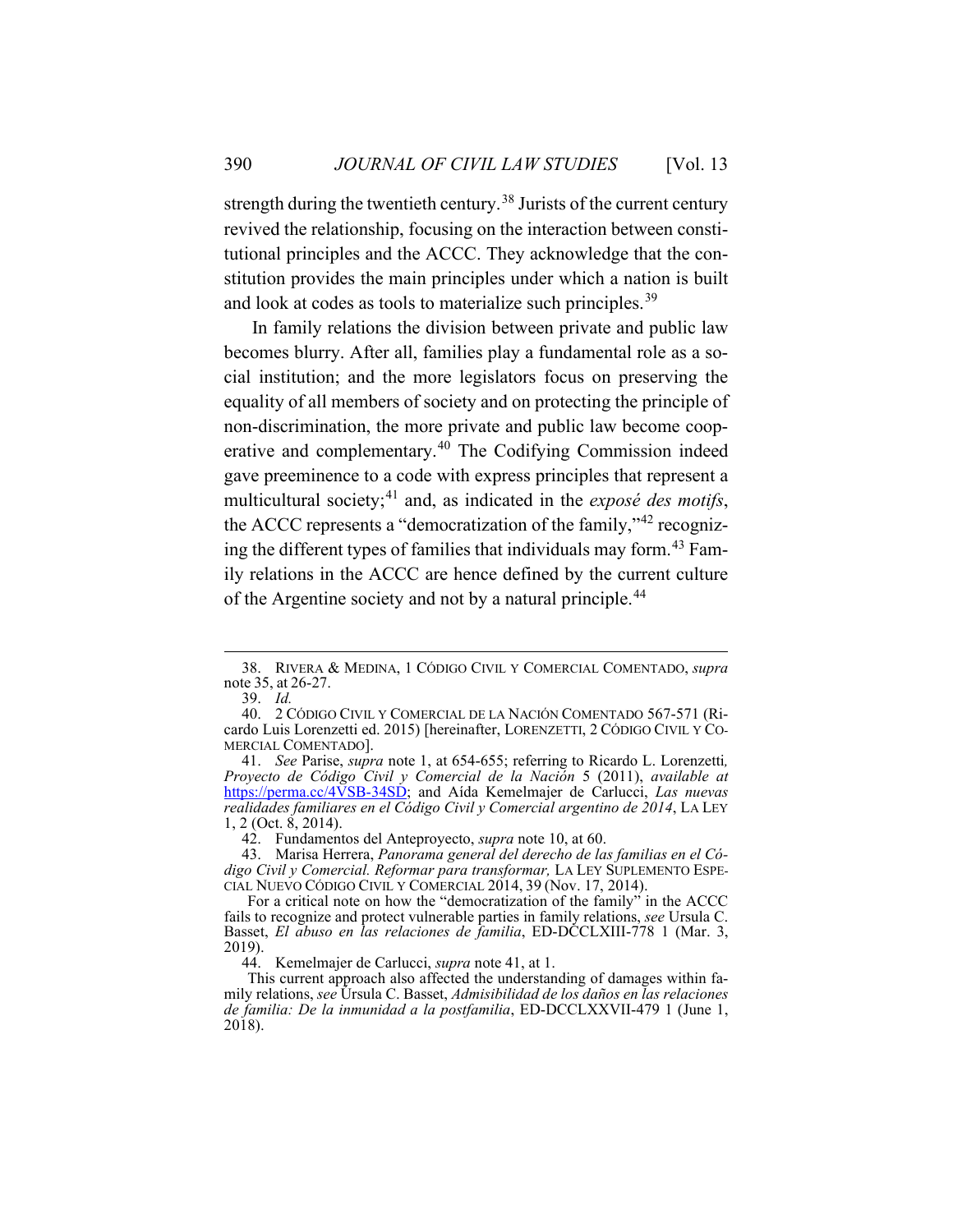Drafters of the ACCC aimed to preserve equality amongst all members of society and to protect the principle of non-discrimination when addressing family relations. The ACCC considers family as an institution defined by culture, which is in line with article 14 *bis* of the Argentine Constitution.<sup>[45](#page-9-1)</sup> The latter article considers fam-ily as an institution independent from the formal act of marriage.<sup>[46](#page-9-2)</sup> Furthermore, the approach to family relations taken by the ACCC represents the views adopted by the Inter-American Court of Human Rights, which recognizes family as an institution that can take different forms.[47](#page-9-3) Hence, the approach to family relations democratizes the concept of family and uses public law to give grounds to its foundational principles. The cooperation and complementarity of private and public law is therefore palpable in the ACCC.

#### <span id="page-9-0"></span>*A. Public Law Principles in Family Relations*

The ACCC deals with family relations in Book II. That book incorporates fundamental principles such as freedom, equality, and non-discrimination that are relevant to family relations and that can be traced to public law. These fundamental principles can be found, for example, in the Argentine Constitution. There, article 19 points

For a critical note on the individualistic approach that the ACCC takes on the family as a social institution, *see* Eduardo José Cárdenas, *La familia en el Proyecto de Código Civil,* LA LEY 1 (Aug. 15, 2012).

<span id="page-9-1"></span><sup>45.</sup> *See* art.14 *bis,* Const. Nacional: it reads in its relevant part, in an English translation:

The State shall grant the benefits of social security, which shall be of an integral nature and may not be waived. In particular, the laws shall establish: compulsory social insurance, which shall be in charge of national or provincial entities with financial and economic autonomy, administered by the interested parties with State participation, with no overlapping of contributions; adjustable retirements and pensions; **full family protection**; protection of homestead; family allowances and access to a worthy housing (emphasis added).

<span id="page-9-2"></span><sup>46.</sup> GELLI, *supra* note [4,](#page-3-5) at 129; and Fundamentos del Anteproyecto, *supra* not[e 10,](#page-4-0) at 59-60.

<span id="page-9-3"></span><sup>47.</sup> Kemelmajer de Carlucci, *supra* note [41,](#page-8-0) at 2; and Silvana Ballarin, *Las relaciones de familia: ¿árbol o rizoma?,* 96 DERECHO DE FAMILIA: REVISTA IN-TERDISCIPLINARIA DE DOCTRINA Y JURISPRUDENCIA 3 (2020).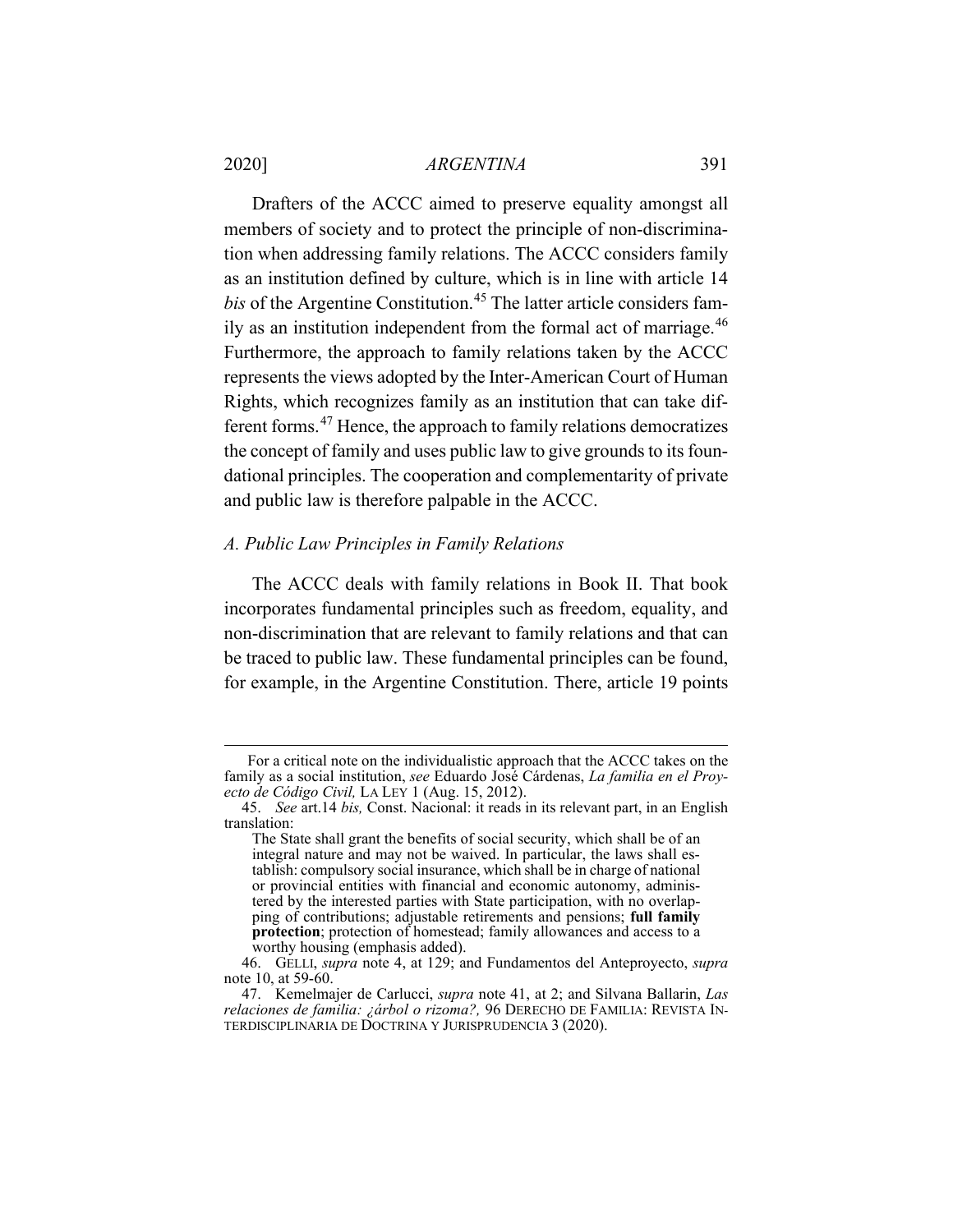<span id="page-10-7"></span>to freedom and equality,  $48$  while article 75(22) welcomes different international instruments that encapsulate those principles.[49](#page-10-1) Examples are found in the incorporation of the American Convention on Human Rights of 1969<sup>[50](#page-10-2)</sup> and in the Convention on the Elimination of All Forms of Discrimination against Women of 1979.<sup>[51](#page-10-3)</sup> At an internal level, Law 26618 of  $2010^{52}$  $2010^{52}$  $2010^{52}$  also serves as a precedent for the ACCC, since it deals with same-sex marriage and the fundamental principles that surround that paradigmatic change in family law.<sup>[53](#page-10-5)</sup> The fundamental principles are used as a guideline to understand the spirit of the ACCC, and may assist judges at the time of rendering justice.<sup>[54](#page-10-6)</sup> Further, they create an international responsibility for signatory countries, since, for example, the Inter-American Court of

<span id="page-10-0"></span>48. Art. 19, Const. Nacional reads in an English translation:

49. *See supra* not[e 3,](#page-2-4) and accompanying text.

American Convention on Human Rights "Pact of San Jose, Costa Rica," *available at* [https://perma.cc/5XWH-EUS4.](https://perma.cc/5XWH-EUS4)

<span id="page-10-3"></span>51. Art. 16, Convention on the Elimination of All Forms of Discrimination against Women reads in its relevant part: "1. States Parties shall take all appropriate measures to eliminate discrimination against women in all matters relating to marriage and family relations. . . .", *available at* [https://perma.cc/6KZE-M5Z5.](https://perma.cc/6KZE-M5Z5)

<span id="page-10-4"></span>52. LORENZETTI, <sup>2</sup> CÓDIGO CIVIL Y COMERCIAL COMENTADO,*supra* not[e 40,](#page-8-8) at 567-571; and 2 CÓDIGO CIVIL Y COMERCIAL DE LA NACIÓN COMENTADO 1-3 (Marisa Herrera et al. eds. 2015) [hereinafter, HERRERA ET AL., 2 CÓDIGO CIVIL Y COMERCIAL COMENTADO].

<span id="page-10-5"></span>53. For a description of how same-sex marriage was incorporated in the ACCC, *see* Marotta & Parise, *supra* note [1,](#page-2-3) at 250-257. For a reflection on the developments of how same-sex marriage was incorporated in Argentine legislation, *see* Ursula C. Basseta, *How the Battle to Redefine Marriage affected Family Law in Argentina,* 27 BYU J. PUB. L. 529 (2013).

<span id="page-10-6"></span>54. LORENZETTI, 2 CÓDIGO CIVIL Y COMERCIAL COMENTADO,*supra* not[e 40,](#page-8-8) at 568.

The private actions of men which in no way offend public order or morality, nor injure a third party, are only reserved to God and are exempted from the authority of judges. No inhabitant of the Nation shall be obliged to perform what the law does not demand nor deprived of what it does not prohibit.

<span id="page-10-2"></span><span id="page-10-1"></span><sup>50.</sup> Art. 1(1), American Convention on Human Rights reads in its relevant part:

The States Parties to this Convention undertake to respect the rights and freedoms . . . and to ensure to all persons subject to their jurisdiction the free and full exercise of those rights and freedoms, without any discrimination for reasons of race, color, sex, language, religion, political or other opinion, national or social origin, economic status, birth, or any other social condition.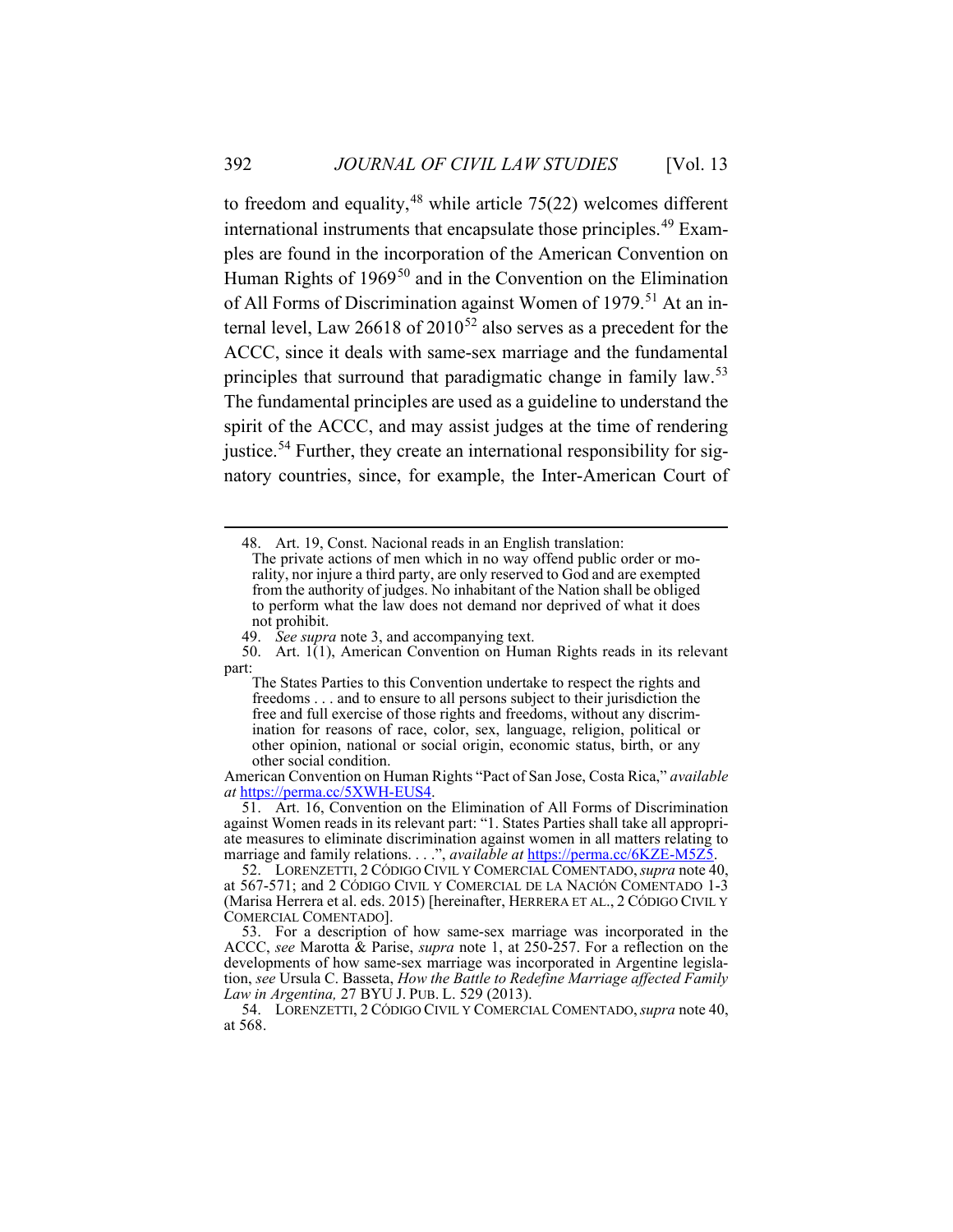Human Rights could hold Argentina accountable for a violation of the principle of equality.[55](#page-11-0)

The incorporation of fundamental principles is in line with the constitutionalization of private law. On the one hand, the principles of freedom and equality in family relations are present in article 401 of the ACCC. This article reads in an English translation:

This code does not recognize agreements of future marriage. There shall be no action to demand performance of a promise of marriage or to claim for damages caused by the end of the relationship, without prejudice to the application of the rules of enrichment without cause, or the restitution of donations, if applicable.<sup>[56](#page-11-1)</sup>

This article of the ACCC, accordingly, reinforces the prevalence of the constitutional principles of freedom by the time of the consummation of marriage. It further ensures that that freedom cannot be conditioned by prior agreements.<sup>[57](#page-11-2)</sup> On the other hand, the principles of non-discrimination and equality are confirmed in article 402 of the ACCC. That article prescribes that:

<span id="page-11-4"></span>No rule can be interpreted or applied in the sense of limiting, restricting, excluding, or suppressing the equal rights and obligations of the parties to a marriage; and the effects the marriage produces, be it between two people of the same or different sex.[58](#page-11-3)

<span id="page-11-0"></span><sup>55.</sup> *Id*. at 567-571, and its reference to the cases *Atala Rifo v. Chile* and *For-*

<sup>56.</sup> Law 26994, art. 401 (emphasis added).

<span id="page-11-2"></span><span id="page-11-1"></span><sup>57.</sup> LORENZETTI, 2 CÓDIGO CIVIL Y COMERCIAL COMENTADO,*supra* not[e 40,](#page-8-8) at 565.

Scholars in Argentina, however, indicate that this article is detrimental for the constitutional "no-damage" value premises as recognized in art. 19 of the Argentine Constitution, since it does not allow parties to claim for the compensation of damages. 2 CÓDIGO CIVIL Y COMERCIAL DE LA NACIÓN COMENTADO 4-5 (Julio César Rivera & Graciela Medina eds. 2014) [hereinafter, RIVERA & MEDINA, 2 CÓDIGO CIVIL Y COMERCIAL COMENTADO].

<span id="page-11-3"></span><sup>58.</sup> Law 26994, art. 402 (emphasis added).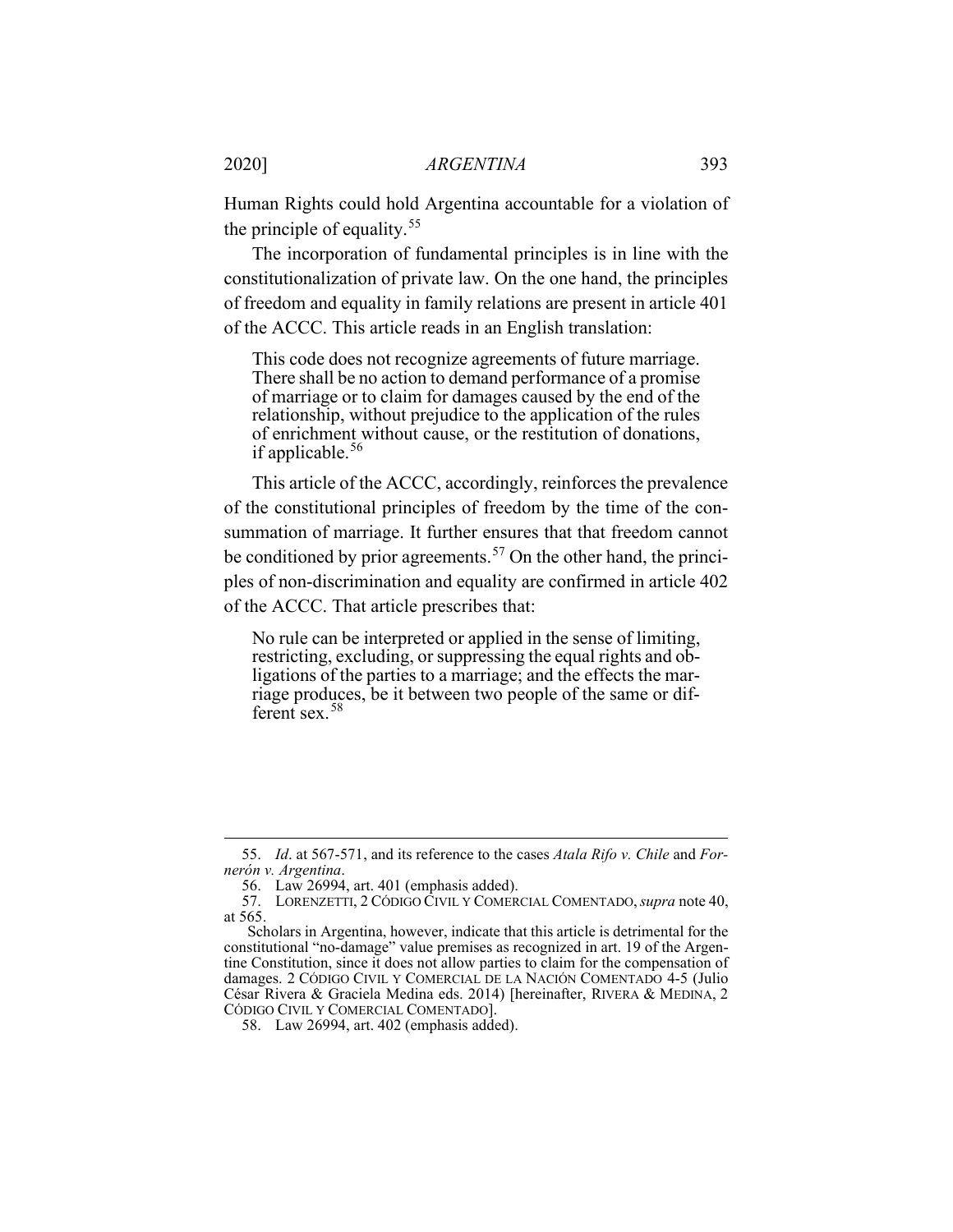This article, accordingly, states that no provision of the ACCC may limit the equality of the rights and obligations of the couple.<sup>[59](#page-12-0)</sup>

The principle of non-discrimination, as addressed in the Convention on the Elimination of All Forms of Discrimination against Women, is embedded in the text of articles 401 and 402 of the ACCC.<sup>[60](#page-12-1)</sup> All the above mentioned principles serve as examples of the limitations in the intervention of the State to decide on the pri-vate sphere, as long as society is not negatively affected.<sup>[61](#page-12-2)</sup> Ultimately, the ACCC follows an approach to the fundamental principles that derives from public (national and international) law and private law.

A final note relates to the law of procedure as to family matters, since the ACCC includes—along similar lines than the Argentine Civil Code of 1871, yet in a more significant number—provisions that deal with that part of the law.<sup>[62](#page-12-3)</sup> As expected, substantive re-forms in private law necessarily had an impact on procedure.<sup>[63](#page-12-4)</sup> For example, the new text states the standards it protects, subscribing to what Ricardo Lorenzetti refers to as the incorporation of a "constitutional procedural law of the family" (*derecho procesal constitucional de la familia*).<sup>[64](#page-12-5)</sup> The ACCC emphasizes access to justice and dispute resolution for conflicts among family members.<sup>[65](#page-12-6)</sup> The new

<span id="page-12-7"></span><span id="page-12-0"></span><sup>59.</sup> LORENZETTI, 2 CÓDIGO CIVIL Y COMERCIAL COMENTADO,*supra* not[e 40,](#page-8-8) at 567-571; and RIVERA & MEDINA, 2 CÓDIGO CIVIL Y COMERCIAL COMENTADO, *supra* note [57,](#page-11-4) at 5-6.

<span id="page-12-1"></span><sup>60.</sup> HERRERA ET AL., 2 CÓDIGO CIVIL Y COMERCIAL COMENTADO,*supra* note [52,](#page-10-7) at 1-5.

<span id="page-12-2"></span><sup>61.</sup> Fundamentos del Anteproyecto, *supra* note [10,](#page-4-0) at 60; and GELLI, *supra* not[e 4,](#page-3-5) at 183-185.

<span id="page-12-3"></span><sup>62.</sup> Juan José Guardiola, *Necesaria revisión de las normas procesales en cuestiones de relaciones de poder y prescripción adquisitiva,* JURISPRUDENCIA ARGENTINA 1 (Sept. 30, 2020).

<sup>63.</sup> *Id.*

<span id="page-12-5"></span><span id="page-12-4"></span><sup>64.</sup> Fundamentos del Anteproyecto, *supra* not[e 10,](#page-4-0) at 97. Constitutional procedural law refers to the procedures that aim to secure the enforcement of constitutional principles, *see* Jorge Horacio Gentile, *Derecho Procesal Constitucional y control de constitucionalidad*, 2 REVISTA DE LA FACULTAD DE DERECHO 111, 116-117 (2011).

<span id="page-12-6"></span><sup>65.</sup> Graciela Medina, *El proceso de familia, in* COMENTARIOS AL PROYECTO DE CÓDIGO CIVIL Y COMERCIAL DE LA NACIÓN 2012 437, 440-449 (Julio César Rivera ed. 2012).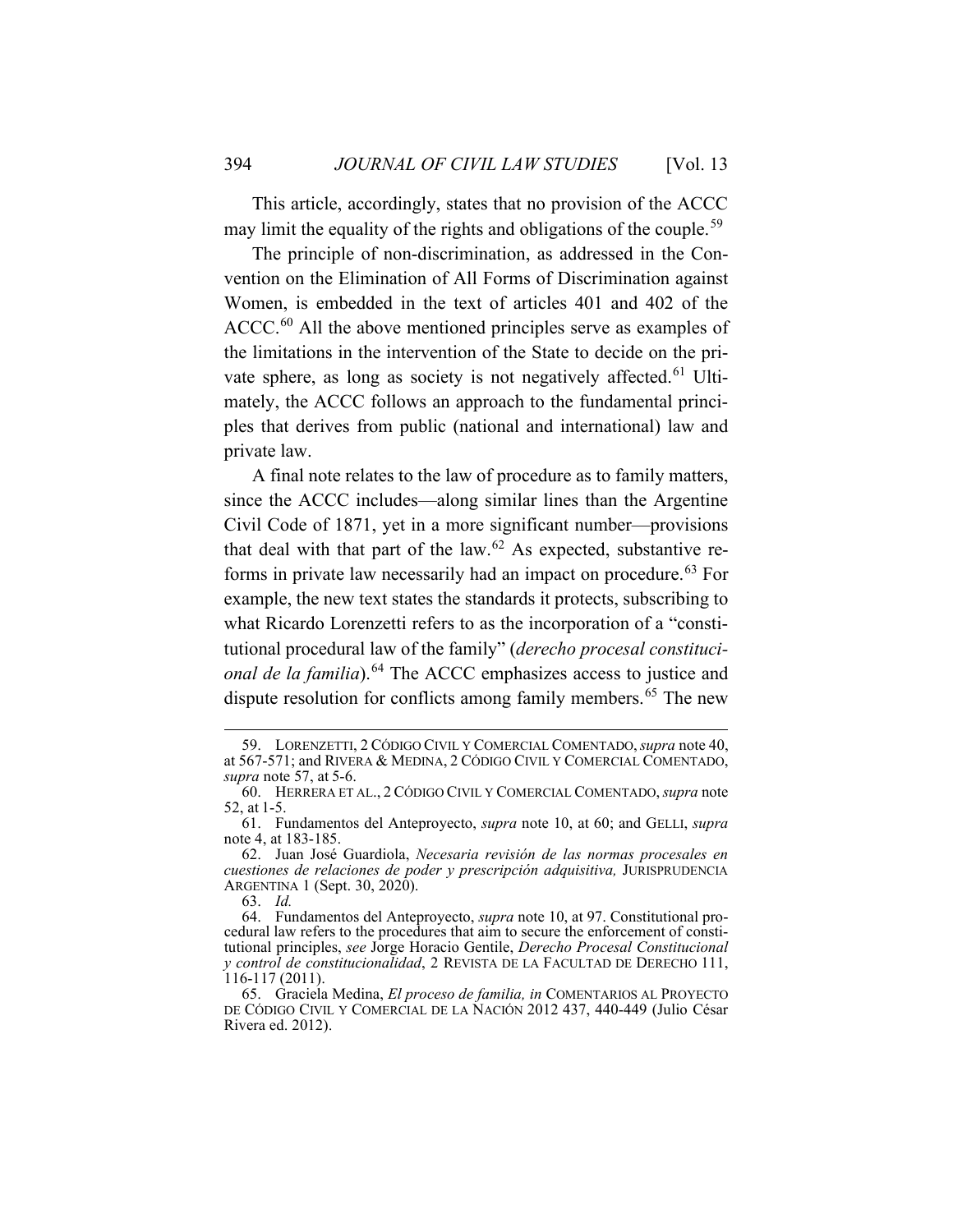<span id="page-13-8"></span>text therefore addresses procedure within family law aiming at protecting constitutional standards of those involved in family conflicts.[66](#page-13-1) The procedure provides further guidance to family judges to perform their duties and reinforces and ensures the possibility of parties to exercise their family rights.<sup>[67](#page-13-2)</sup>

## <span id="page-13-0"></span>*B. Access to Justice in Family Relations*

The term "rights" in Spanish (i.e., *derechos*) derives from the Latin *directus*, which also means "straight."<sup>[68](#page-13-3)</sup> Legal scholars have associated "rights" with the image of a "straight" path that connects a problem with a solution. $69$  The positivistic understanding of the function of rights is far from expressing what actually happens, though it serves as a reminder that rights are meant to serve as a tool to simplify access to a remedy (access to justice). This goal is shared by private and public law, though with a different focus: access to remedies for private parties, and access to remedies for the public good. The adoption of article 706 of the ACCC serves as a prime example of how private and public law interact in Argentina.<sup>[70](#page-13-5)</sup>

<span id="page-13-7"></span>Access to justice—even beyond Argentina—is currently under-stood in a holistic and inclusive way.<sup>[71](#page-13-6)</sup> The term considers the drafting and the administration of the law important, together with the welcoming of other disciplines beyond the law to achieve conflict

<span id="page-13-1"></span><sup>66.</sup> The ACCC does not define what a "family procedure" is, *see id*. For a general analysis of the law of procedure as to family law, *see* Angelina Ferreyra de De la Rúa, *El procedimiento de familia en el Proyecto*, LA LEY 1, 1-9 (June 21, 2012).

<span id="page-13-2"></span><sup>67.</sup> HERRERA ET AL., 2 CÓDIGO CIVIL Y COMERCIAL COMENTADO,*supra* note [52,](#page-10-7) at 559.

<span id="page-13-3"></span><sup>68.</sup> MAROTTA, *supra* note [2,](#page-2-5) at 376; and EDUARDO ÁNGEL RUSSO, TEORÍA GENERAL DEL DERECHO 18 (Abeledo-Perrot 2003).

<sup>69.</sup> *Id.*

<span id="page-13-5"></span><span id="page-13-4"></span><sup>70.</sup> Argentina aims to achieve a judicial value of "equality" that materializes in values of non-discrimination and equal opportunities. The concept of access to justice, as included in the ACCC, incorporates these values, *see* Marotta & Parise, *supra* not[e 1,](#page-2-3) at 258-267. *See generally* Mario Masciotra, *Principios generales en los procesos de familia*, ED-CMXXXIV-181 (Nov. 17, 2020).

<span id="page-13-6"></span><sup>71.</sup> Roderick A. Macdonald, *Access to Civil Justice, in* THE OXFORD HAND-BOOK OF EMPIRICAL LEGAL RESEARCH 492, 507-508 (Peter Cane & Herbert M. Kritzer eds., Oxford U. Press 2010).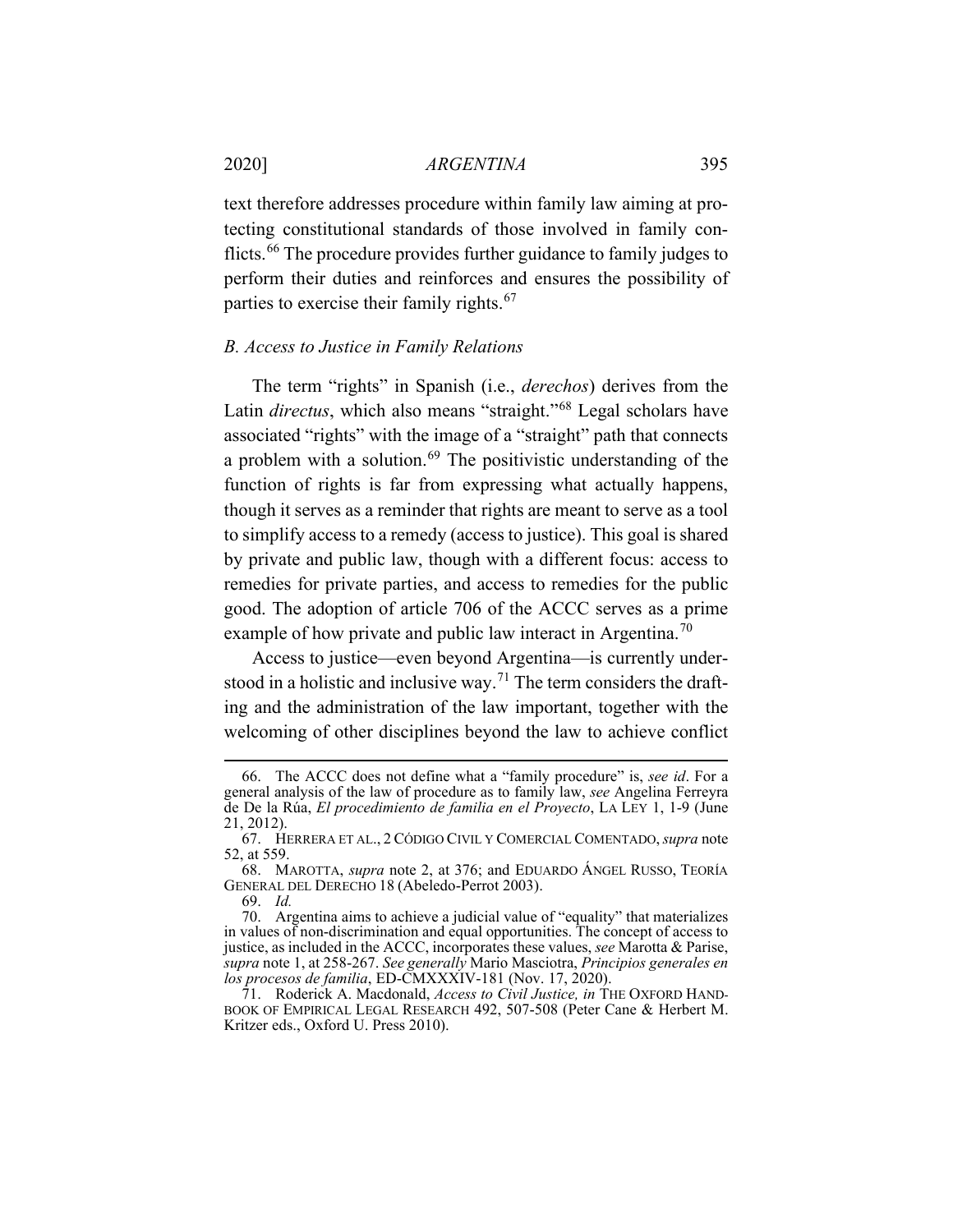resolution. A clear expansion of the term "access to justice" is observed and boundaries are broadened in view of protecting the ultimate goal of access to justice: conflict resolution and societal order. The incorporation of human rights treaties in Argentina plays a significant role in broadening the right to access to justice and in addressing equality by introducing principles considering particularities of individuals and especially of vulnerable groups.

The concept of access to justice recognizes the value of law, courts, and judges when searching for conflict resolution and societal order. It further gives value to international law and constitutional principles, to multidisciplinary assistance, and to the active participation of all parties involved. This understanding preserves a legal-empowerment approach to access to justice that positions the capabilities of individuals at the center, recognizing their capacities to exercise themselves. Hence, private rights apply to individuals in an egalitarian way, without distinctions based on constructed iden-tities, such as gender, religion, place of birth, or wealth.<sup>[72](#page-14-0)</sup>

Article 706 of the ACCC places access to justice as a central goal of the law of procedure as to family matters, directly referring to access to justice for vulnerable groups.<sup>[73](#page-14-1)</sup> That article, being the main provision for that part of the ACCC, states in its relevant part that:

Proceedings in family matters should observe the principles of effective judicial protection, procedural immediacy, good faith and procedural fairness, intervention by the judge at his/her own initiative when required, oral proceeding, and limited access [only for parties] to the case file.

The rules governing the procedure must be applied to facilitate access to justice, especially for vulnerable people, and to achieve peaceful resolution of conflicts.

Judges before whom these cases must be filed should be

<sup>72.</sup> Fundamentos del Anteproyecto, *supra* not[e 10,](#page-4-0) at 5.

<span id="page-14-1"></span><span id="page-14-0"></span><sup>73.</sup> Medina, *supra* note [65,](#page-12-7) at 440-449; and Masciotra, *supra* note [70,](#page-13-7) at 2. *See also* Marotta & Parise, *supra* not[e 1,](#page-2-3) at 266-267.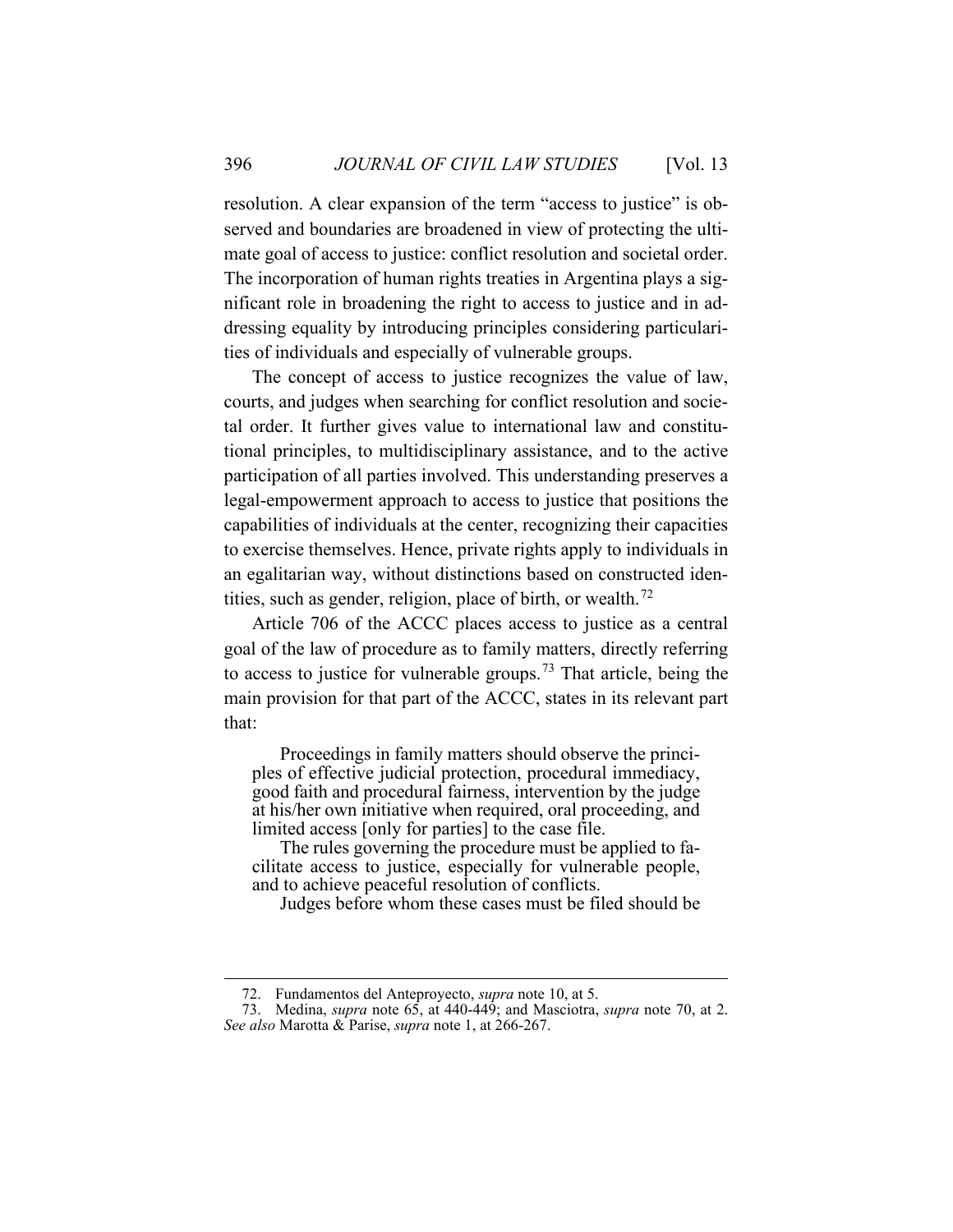specialized and have multidisciplinary support.  $\dots$ .<sup>[74](#page-15-0)</sup>

There is merit in undertaking a more detailed analysis of that seminal provision.<sup>[75](#page-15-1)</sup> Article 706 incorporates the underlying constitutional and international principles of equality and due process. That incorporation is primarily evident in the adoption of references to "effective judicial protection" and "procedural immediacy." First, the reference to "effective judicial protection," which is about the right of a person to be heard by a judge that is independent, impartial, and appointed by law before the act for which he/she is to be tried.<sup>[76](#page-15-2)</sup> This is in line with article 18 of the Argentine Constitution<sup>[77](#page-15-3)</sup> and with articles 8 and 10 of the Universal Declaration of Human Rights of 1948.[78](#page-15-4) Further, the reference to "effective judicial protection" represents the contents of articles 8 and 25 of the American Convention on Human Rights,  $79$  since the latter articles address the

<span id="page-15-6"></span><span id="page-15-0"></span><sup>74.</sup> Law 26994, art. 706. Compare this translation with the one provided in Marotta & Parise, *supra* note [1,](#page-2-3) at 266-267. The authors are indebted to Mariano Vitetta for his suggestions, helping improve in this report the quality of the English translation of article 706.

<sup>75.</sup> *See*, *e.g.* , the brief reference in Belluscio, *supra* not[e 10,](#page-4-0) at 693.

<span id="page-15-2"></span><span id="page-15-1"></span><sup>76.</sup> Ferreyra de De la Rúa, *supra* note [66,](#page-13-8) at 2. For a general note about "effective judicial protection," *see* Medina, *supra* note [65,](#page-12-7) at 441-442.

<span id="page-15-3"></span><sup>77.</sup> Art. 18, Const. Nacional reads in its relevant part, in an English translation:

No inhabitant of the Nation may be punished without previous trial based on a law enacted before the act that gives rise to the process, nor tried by special committees, nor removed from the judges appointed by law before the act for which he is tried. Nobody may be compelled to testify against himself, nor be arrested except by virtue of a written warrant issued by a competent authority. The defense by trial of persons and rights may not be violated. . . .

<span id="page-15-4"></span><sup>78.</sup> Art. 8, Universal Declaration of Human Rights *available at*  [https://perma.cc/7JGJ-T7DG:](https://perma.cc/7JGJ-T7DG) "Everyone has the right to an effective remedy by the competent national tribunals for acts violating the fundamental rights granted him by the constitution or by law." Art. 10 of this same instrument reads in its relevant part: "Everyone is entitled in full equality to a fair and public hearing by an independent and impartial tribunal, in the determination of his rights and obligations. . . ."

*See also* Ferreyra de De la Rúa, *supra* not[e 66,](#page-13-8) at 2; RIVERA & MEDINA, 2 CÓDIGO CIVIL Y COMERCIAL COMENTADO, *supra* note [57,](#page-11-4) at 633; and Masciotra, *supra* not[e 70,](#page-13-7) at 2-3.

<span id="page-15-5"></span><sup>79.</sup> Art. 8, American Convention on Human Rights reads in its relevant part: "1. Every person has the right to a hearing, with due guarantees and within a reasonable time, by a competent, independent, and impartial tribunal, previously established by law. . . ." Art. 25 of this same instrument reads in its relevant part: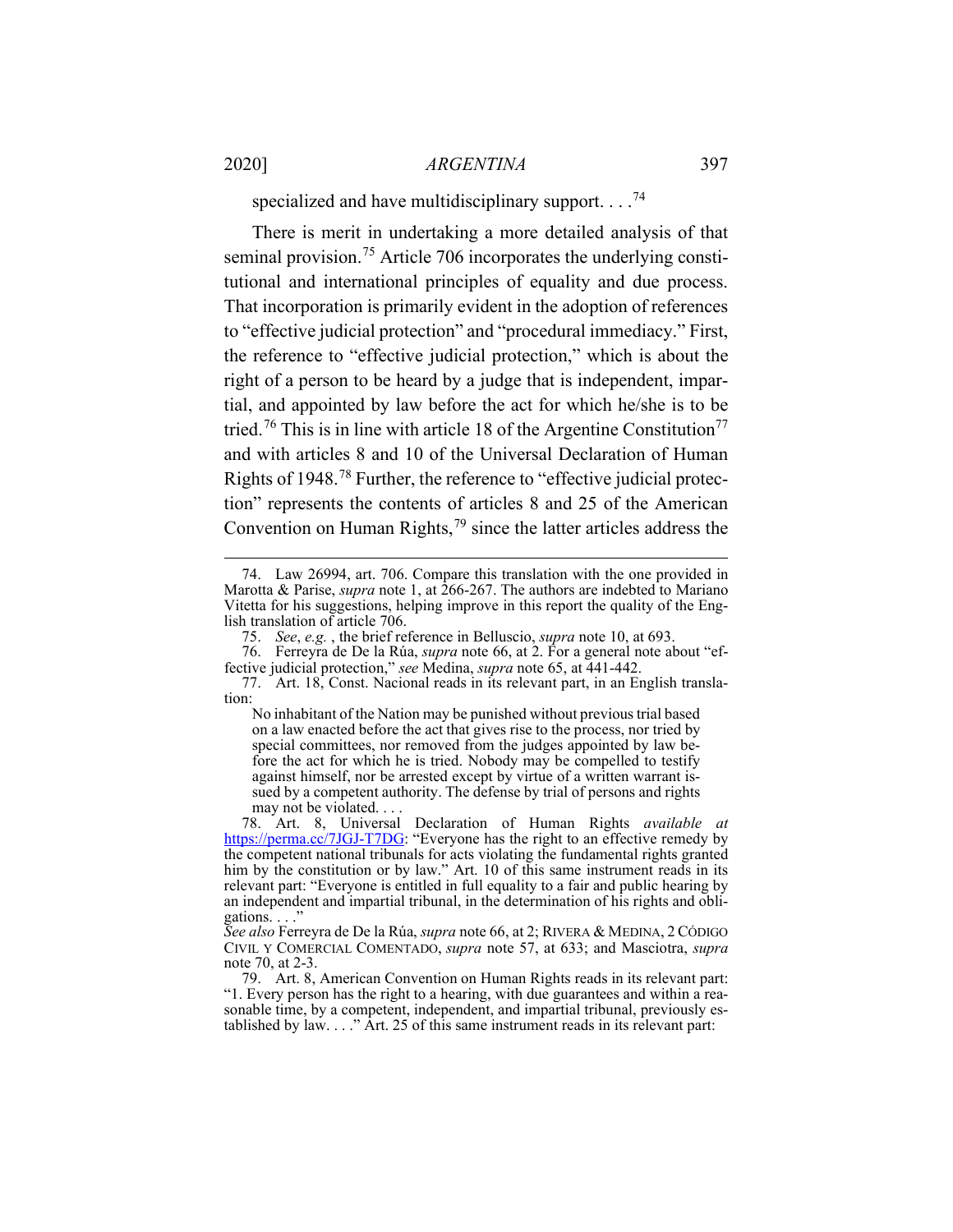role of judges to ensure a fair trial and the right to judicial protection.[80](#page-16-0) Here, once more, the presence of public law is noticed.

The reference to "procedural immediacy" in article 706 is also important. It can be deemed essential in family proceedings due to the characteristics of the conflicts in which a delayed involvement of judges could be detrimental for the possibility to solve conflicts (or avoid their escalation). $81$  "Procedural immediacy" can be found in a number of international instruments. For example, it is present in article 8 of the American Convention on Human Rights,  $82$  in arti-cle 9 of the Convention on the Rights of the Child of 1989, <sup>[83](#page-16-3)</sup> and in articles 1, 3, and 13 of the Convention on the Rights of Persons with Disabilities of 2007.<sup>[84](#page-16-4)</sup>

81. Medina, *supra* not[e 65,](#page-12-7) at 442-443; and Masciotra, *supra* not[e 70,](#page-13-7) at 3-4.

<sup>1.</sup> Everyone has the right to simple and prompt recourse, or any other effective recourse, to a competent court or tribunal for protection against acts that violate his fundamental rights recognized by the constitution or laws of the state concerned or by this Convention. . . .

<sup>2.</sup> The States Parties undertake: a. to ensure that any person claiming such remedy shall have his rights determined by the competent authority provided for by the legal system of the state; b. to develop the possibilities of judicial remedy; and c. to ensure that the competent authorities shall enforce such remedies when granted.

<span id="page-16-1"></span><span id="page-16-0"></span><sup>80.</sup> Ferreyra de De la Rúa, *supra* note [66,](#page-13-8) at 3; and HERRERA ET AL., 2 CÓ-DIGO CIVIL Y COMERCIAL COMENTADO, *supra* note [52,](#page-10-7) at 559-560.

<sup>82.</sup> *See supra* not[e 77,](#page-15-6) and accompanying text.

<span id="page-16-3"></span><span id="page-16-2"></span><sup>83.</sup> Art. 9, Convention on the Rights of the Child, *available at* [https://perma](https://perma.cc/94WM-98D3) [.cc/94WM-98D3,](https://perma.cc/94WM-98D3) reads in its relevant part:

<sup>1.</sup> States Parties shall ensure that a child shall not be separated from his or her parents against their will, except when competent authorities subject to judicial review determine, in accordance with applicable law and procedures, that such separation is necessary for the best interests of the

<sup>2.</sup> In any proceedings pursuant to paragraph 1 of the present article, all interested parties shall be given an opportunity to participate in the proceedings and make their views known.

<span id="page-16-4"></span><sup>84.</sup> Art. 1, Convention on the Rights of Persons with Disabilities, *available at* [https://perma.cc/UW7V-RTXW,](https://perma.cc/UW7V-RTXW) reads in its relevant part: "The purpose of the present Convention is to promote, protect and ensure the full and equal enjoyment of all human rights and fundamental freedoms by all persons with disabilities. . . ." Art. 3 of this same instrument reads in its relevant part:

The principles of the present Convention shall be:

<sup>1.</sup> Respect for inherent dignity, individual autonomy . . ., and independence of persons;

<sup>2.</sup> Non-discrimination;

<sup>3.</sup> Full and effective participation and inclusion in society;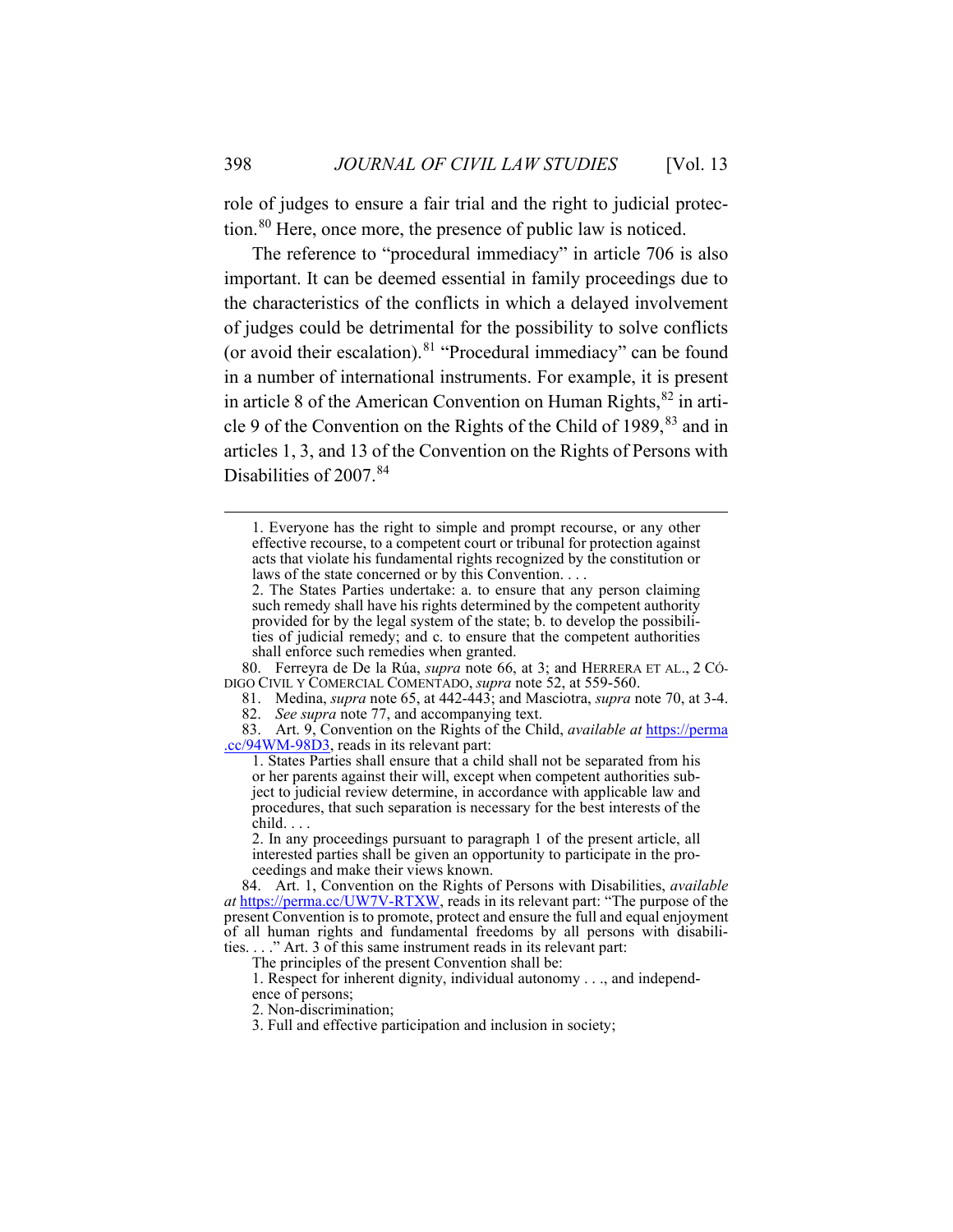Article 706 also makes reference to the intervention of the judge at his/her own motion, which is further addressed in article 709.[85](#page-17-0) This incorporation provides family judges with the procedural capacity to move the case forward when the parties fail to do so. Family judges are called on by the ACCC to take an active role in the proceeding. [86](#page-17-1) Hence, family judges are viewed as fundamental social actors in the conflict who are given the possibility to participate in the proceeding in view of protecting the public interest. $87$  After all, the State must be involved in safeguarding the family as a social institution since it encompasses one of its main interests.<sup>[88](#page-17-3)</sup> Article 706(b) further refers to the need of family judges to be specialized in that area of the law and to have multidisciplinary support.  $89$  The inclusion of public law elements within the ACCC requires family

4. Respect for difference and acceptance of persons with disabilities as part of human diversity and humanity;

5. Equality of opportunity;

6. Accessibility. . . .

Further, art. 13 of this same convention reads in its relevant part: "1. States Parties shall ensure effective access to justice for persons with disabilities. . . ." *See also* HERRERA ET AL., 2 CÓDIGO CIVIL Y COMERCIAL COMENTADO, *supra* note [52,](#page-10-7) at 560-561.

85. *See* Law 26994, art. 709.

<span id="page-17-1"></span><span id="page-17-0"></span>86. Masciotra, *supra* note [70,](#page-13-7) at 5-7; and Marianela Calabrese Gilardo, *Procesos de familia: principios probatorios en el Código Civil y Comercial,* REVISTA CÓDIGO CIVIL Y COMERCIAL 23, 23-24 (Apr. 12, 2019).

<span id="page-17-2"></span>87. HERRERA ET AL., 2 CÓDIGO CIVIL Y COMERCIAL COMENTADO,*supra* note [52,](#page-10-7) at 559; and RIVERA & MEDINA, 2 CÓDIGO CIVIL Y COMERCIAL COMENTADO, *supra* note [57,](#page-11-4) at 636.

<span id="page-17-3"></span>88. HERRERA ET AL., 2 CÓDIGO CIVIL Y COMERCIAL COMENTADO,*supra* note [52,](#page-10-7) at 559; and RIVERA & MEDINA, 2 CÓDIGO CIVIL Y COMERCIAL COMENTADO, *supra* note [57,](#page-11-4) at 636-639.

<span id="page-17-4"></span>89. Ferreyra de De la Rúa, *supra* not[e 66,](#page-13-8) at 2; Medina, *supra* not[e 65,](#page-12-7) at 446- 447.

On the importance of multidisciplinary assistance to family judges, particularly in cases dealing with family violence, *see* María C. Castillo & Miguel Carol Lugones, *Violencia familiar y la interdisciplina. El abuso sexual intrafamiliar,* 87 DERECHO DE FAMILIA: REVISTA INTERDISCIPLINARIA DE DOCTRINA Y JURISPRU-DENCIA 309 (2018).

On how the ACCC highlighted the importance of an interdisciplinary approach to family matters, *see* Nora Lloveras, *El Código Civil y Comercial de la Nación y la interdisciplina,* 87 DERECHO DE FAMILIA: REVISTA INTERDISCIPLINA-RIA DE DOCTRINA Y JURISPRUDENCIA 1 (2018).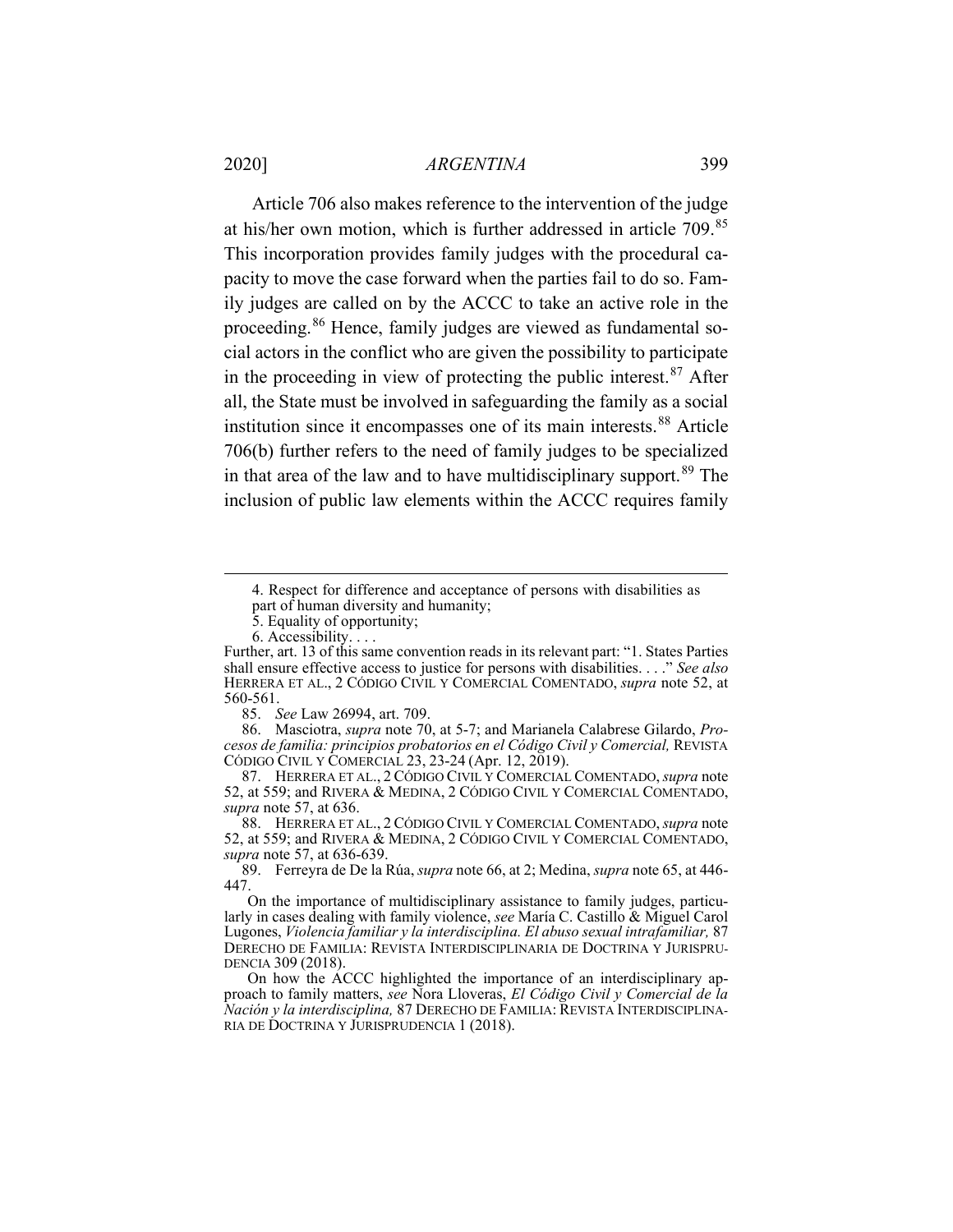judges to be knowledgeable beyond private law, being aware of the different interpretations by national and international courts.<sup>[90](#page-18-1)</sup>

Article 706(a) addresses vulnerable groups, aiming to reduce social inequalities and enhance social cohesion. $91$  Scholars have pointed that the Brasilia Regulations Regarding Access to Justice for Vulnerable People of  $2008<sup>92</sup>$  $2008<sup>92</sup>$  $2008<sup>92</sup>$  were the inspiration for that reference to vulnerable groups within the ACCC. They consider that that international instrument is to be used when aiming to understand the extension of the definition and classification of those groups.<sup>[93](#page-18-4)</sup> In addition, that instrument has been referred to extensively by family law regulations in Argentina.<sup>[94](#page-18-5)</sup>

Book II on family relations of the ACCC makes evident the interplay of public and private law. It incorporates principles from constitutional, international, and procedural law. Likewise, Book II offers articulation between a public law system that defends freedom, equality, and non-discrimination, and a private law system of family relations that offers adequate protection to the individuals that are part of a family. Constitutional, international, and procedural principles are operationalized in that book of the Argentine new code, influencing the expertise that is needed from the family judges and the international responsibility undertaken by the State in protecting those principles.

#### IV. PROPERTY LAW

<span id="page-18-0"></span>The law of property in the ACCC offers positive innovations when compared with the text of the Argentine Civil Code of 1871. The new text adapts the law to social realities that had demanded

<span id="page-18-1"></span><sup>90.</sup> HERRERA ET AL., 2 CÓDIGO CIVIL Y COMERCIAL COMENTADO,*supra* note [52,](#page-10-7) at 563; and RIVERA & MEDINA, 2 CÓDIGO CIVIL Y COMERCIAL COMENTADO, *supra* note [57,](#page-11-4) at 640.

<sup>91.</sup> Masciotra, *supra* note [70,](#page-13-7) at 2.

<span id="page-18-3"></span><span id="page-18-2"></span><sup>92.</sup> Brasilia Regulations Regarding Access to Justice for Vulnerable People, *available at* [https://perma.cc/6XAH-XNPC.](https://perma.cc/6XAH-XNPC)

<span id="page-18-5"></span><span id="page-18-4"></span><sup>93.</sup> HERRERA ET AL., 2 CÓDIGO CIVIL Y COMERCIAL COMENTADO,*supra* note [52,](#page-10-7) at 561-563.

<sup>94.</sup> *Id.*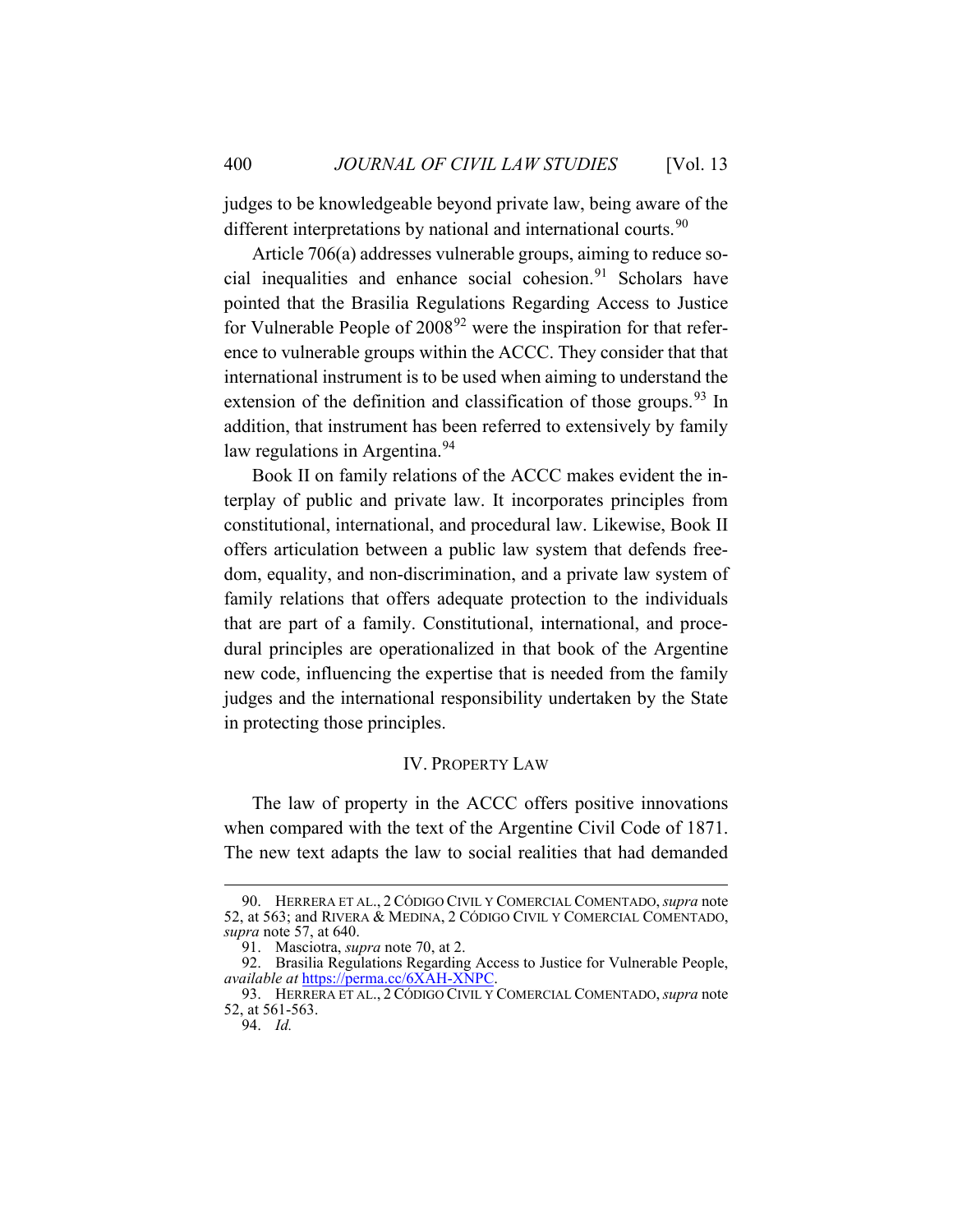<span id="page-19-0"></span>change for a number of decades, incorporating jurisprudential and doctrinal developments.<sup>[95](#page-19-1)</sup> The individualistic paradigm was left behind, being now more in accordance with the tenets of the Argentine Constitution and special legislation.<sup>[96](#page-19-2)</sup> It is therefore possible to sense a blurring divide between private and public law. For example, as indicated in the *exposé des motifs*, various non-pecuniary things have emerged since the nineteenth century (e.g., genetics) which re-quire legislative attention.<sup>[97](#page-19-3)</sup> Furthermore, the communitarian rights of Native Americans are to be acknowledged, especially in Latin America, where many of those rights were more fully recognized only with the constitutional reforms of the final part of the twentieth century.[98](#page-19-4) Environmental hazards also trigger the constitutionalization of private law, since they affect property that is considered collective by the Argentine Constitution and by special legislation, hence not deemed restricted to the private domain.<sup>[99](#page-19-5)</sup>

The ACCC introduces fundamental aspects of property in its Preliminary Title, offering a framework that applies throughout the text. Property in the new text was expanded to include the environ-ment and the human body.<sup>[100](#page-19-6)</sup> The nineteenth century text—in line with other contemporary codes—had neglected these elements of property law. According to the new text, persons can hold individual rights on property that is part of their patrimony. Material property is referred to as a thing and the same rules apply to energy and natural forces that can be subject to the service of humankind. Parts of the human body have no commercial value and can be disposed of freely if having an affective, therapeutic, scientific, humanitarian, or

<span id="page-19-1"></span><sup>95.</sup> Eduardo Molina Quiroga, *Principales reformas en materia de derechos reales en el Código Civil y Comercial de la Nación,* LA LEY SUPLEMENTO ESPE-CIAL NUEVO CÓDIGO CIVIL Y COMERCIAL 2014 165, [19] (Nov. 17, 2014).

<span id="page-19-4"></span><span id="page-19-3"></span><span id="page-19-2"></span><sup>96.</sup> María Elena Martínez Espeche, *Bienes de dominio público y privado del Estado en el nuevo Código Civil y Comercial de la Nación,* ELDIAL DC1F75 4 (Feb. 2, 2016).

<sup>97.</sup> Fundamentos del Anteproyecto, *supra* not[e 10,](#page-4-0) at 5.

<sup>98.</sup> *Id.*

<sup>99.</sup> *Id.*

<span id="page-19-6"></span><span id="page-19-5"></span><sup>100.</sup> Molina Quiroga, *supra* note [95,](#page-19-0) at [2-4].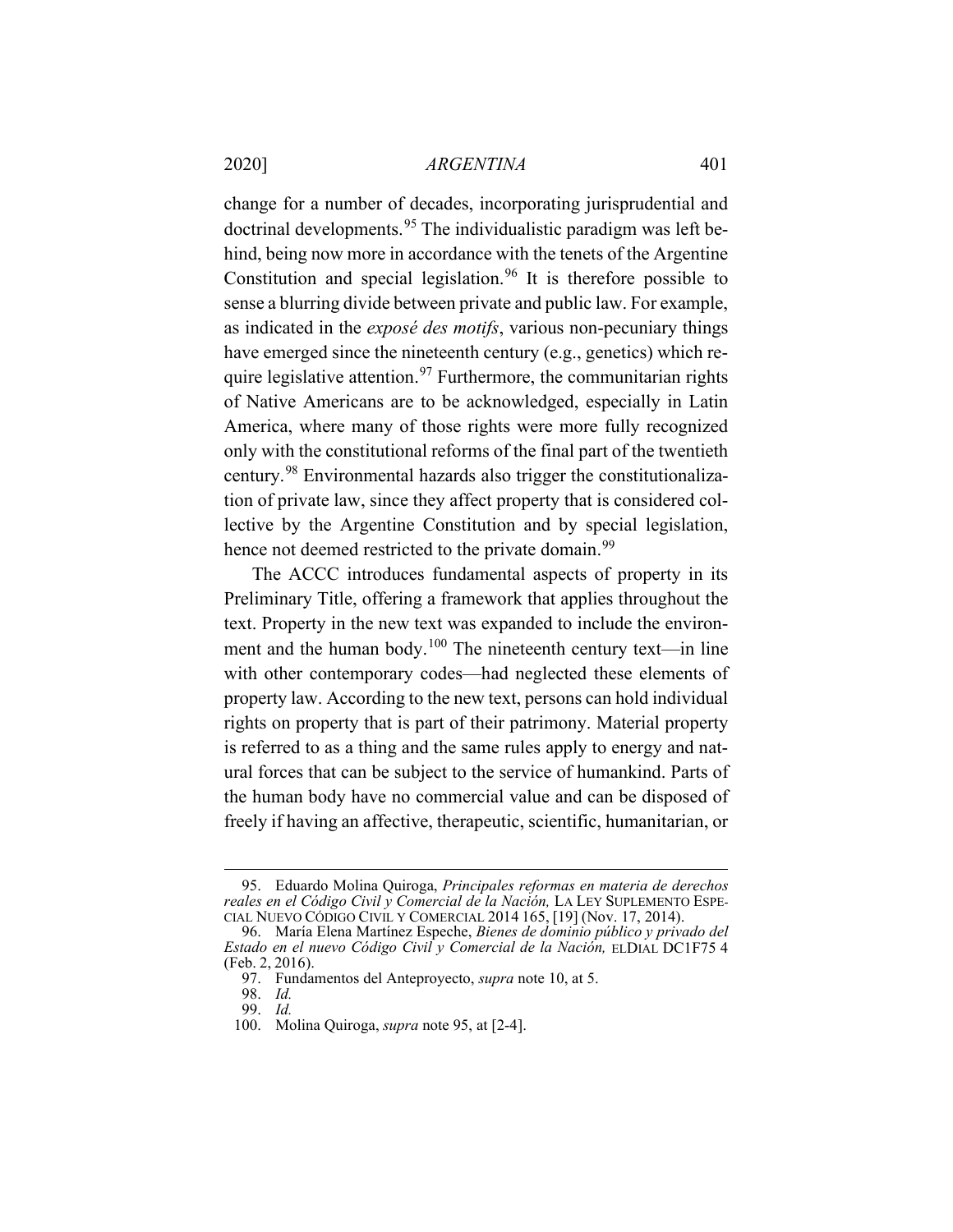social purpose. Finally, Native Americans have the right to possess and own the lands their community traditionally held and others that may enable human flourishing, according to the Argentine Consti-tution.<sup>[101](#page-20-1)</sup>

Concepts that are needed to fully understand the extent of property law in Argentina are presented in Book I of the ACCC, dealing with the general part. Fundamental dichotomies are therefore addressed at turns in that book. For example, property can be movable or immovable, divisible or not subject to fragmentation, principal or accessory, consumable or nonconsumable, and fungible or nonfungible.[102](#page-20-2) It can be noted that the ACCC suppresses the category of the so-called "movables or immovables due to their representative nature."<sup>[103](#page-20-3)</sup>

<span id="page-20-0"></span>Relationships with property are addressed in that same book of the ACCC. First, with relation to people. Here, property can fall within the public domain (e.g., rivers in their natural beds, streets, parks, archaeological sites), can belong to the State (e.g., gold mines, non-navigable lakes), or can be privately owned. Second, with relation to rights with a collective impact.<sup>[104](#page-20-4)</sup> Elements of an ecological function of property can be identified in that second relationship in Argentina. Rights with a collective impact secure the enjoyment of individual rights; hence, it is worth positioning the for-mer over the latter.<sup>[105](#page-20-5)</sup>

<span id="page-20-7"></span>Society at large plays a role in securing the sustainability of the environment.[106](#page-20-6) Owners of property, however, must play a specific

<sup>101.</sup> Law 26994, arts. 15-18.

<sup>102.</sup> *Id.* at arts. 225-232.

<sup>103.</sup> Molina Quiroga, *supra* note [95,](#page-19-0) at [2-4].

<span id="page-20-4"></span><span id="page-20-3"></span><span id="page-20-2"></span><span id="page-20-1"></span><sup>104.</sup> Law 26994, arts. 235-241. *See also* José María Mariucci & Natalia Mariel Peluso, *El dominio público en el nuevo Código Civil y Comercial de la Nación: Su vinculación con los derechos de incidencia colectiva,* LA LEY SUPLEMENTO ADMINISTRATIVO 3 (Sept. 2015).

<sup>105.</sup> Mariucci & Peluso, *supra* note [104,](#page-20-0) at 3.

<span id="page-20-6"></span><span id="page-20-5"></span><sup>106.</sup> This paragraph and the one that follows borrow parts of their exposition, sometimes drawing verbatim, from Agustín Parise, *Preliminary Reflections on Paradigms, Ownership, and Ecology, in* SUSTAINABILITY AND PRIVATE LAW 17, 17-18 (Bram Akkermans & Gijs van Dijck eds., Eleven Intl. Publ'g 2020).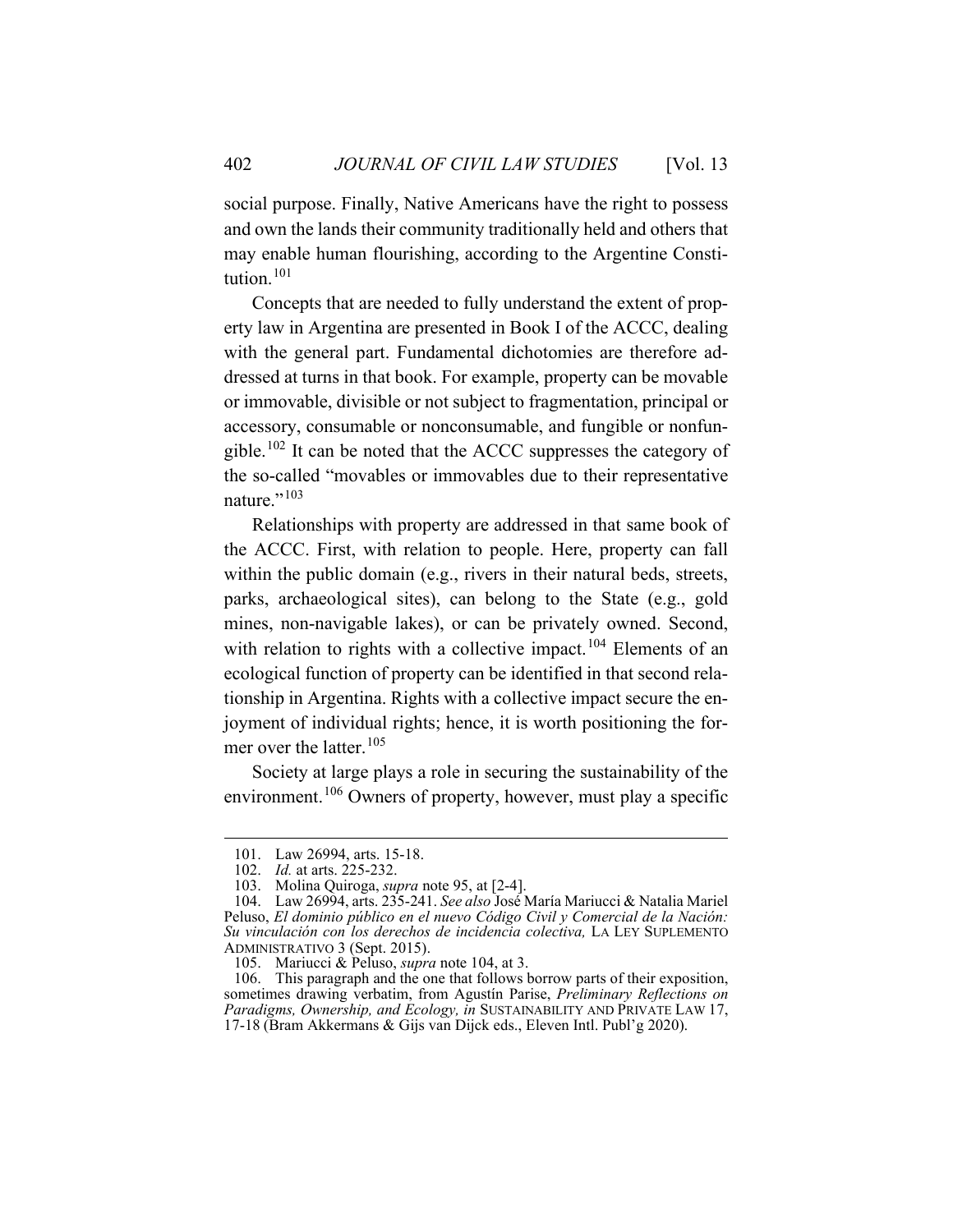role. Sustainability does not fall within the exclusive competence of public law. For example, in Europe, the Constitution of Slovenia of 1991 welcomes the regulation of restrictions to the right of ownership to ensure the economic, social, and ecological function of prop-erty.<sup>[107](#page-21-1)</sup> In the Americas, the Constitution of Colombia states also since 1991 that property is limited by an ecological function; $108$ while a Brazilian high court understood in 2012 that there are ecological concerns that prevent owners from destroying natural re-sources that benefit society.<sup>[109](#page-21-3)</sup> Similar situations may be faced with hydraulic fracturing in South Africa, with gas drilling in the Netherlands, with mining in China, or with surface mining in the USA.

<span id="page-21-7"></span><span id="page-21-0"></span>The ecological function of property refers to ownership as ful-filling an ecological function, with a duty to secure sustainability.<sup>[110](#page-21-4)</sup> Limitations to ownership have proliferated since the final decades of the twentieth century because of environmental controls from the State.<sup>[111](#page-21-5)</sup> It has been correctly stated, already in 2002 by Myrl L. Duncan, that "land ownership disconnected from community is a logical impossibility."<sup>[112](#page-21-6)</sup> Awareness of the role of humans as creatures in an environment enables reconciliation between ownership

<span id="page-21-1"></span><sup>107.</sup> The text refers to an environmental function, it should be noted. *See* art. 67 of the Constitution of the Republic of Slovenia, in English, *available at* [https://perma.cc/SM37-N4E2.](https://perma.cc/SM37-N4E2) *See also* Suzana Kraljić & Vesna Rijavec, *Slovenia, in* 7 INTERNATIONAL ENCYCLOPEDIA LAWS: FAMILY AND SUCCESSION LAW § 498 (Wolters Kluwer 2014).

<span id="page-21-2"></span><sup>108.</sup> *See* art. 58, Constitution of the Republic of Colombia, in English, *available at* [https://perma.cc/99N8-8EWD.](https://perma.cc/99N8-8EWD) *See also* Helena Alviar Garcia, *Looking beyond the Constitution: The Social and Ecological Function of Property, in* COM-PARATIVE CONSTITUTIONAL LAW IN LATIN AMERICA 153, 158 (Rosalind Dixon & Tom Ginsburg eds., Elgar 2017).

<span id="page-21-3"></span><sup>109.</sup> Nicholas S. Bryner, *Public Interests and Private Land: The Ecological Function of Property in Brazil*, 34 VA. ENVTL. L.J. 122 (2016) [hereinafter, Bryner, *Public Interests and Private Land*].

On the Brazilian court, *see* Nicholas S. Bryner, *Brazil's Green Court: Environmental Law in the Superior Tribunal de Justiça (High Court of Brazil)*, 29 PACE ENVTL. L. REV. 470 (2012).

<sup>110.</sup> *See*, *e.g.*, Bryner, *Public Interests and Private Land*, *supra* not[e 109.](#page-21-0)

<span id="page-21-5"></span><span id="page-21-4"></span><sup>111.</sup> Terry W. Frazier, *Protecting Ecological Integrity within the Balancing Function of Property Law,* 28 ENVTL. L. 53 (1998).

<span id="page-21-6"></span><sup>112.</sup> Myrl L. Duncan, *Reconceiving the Bundle of Sticks: Land as a Community-based Resource In Memoriam: Professor Curtis J. Berger*, 32 ENVTL. L. 773  $(2002)$ .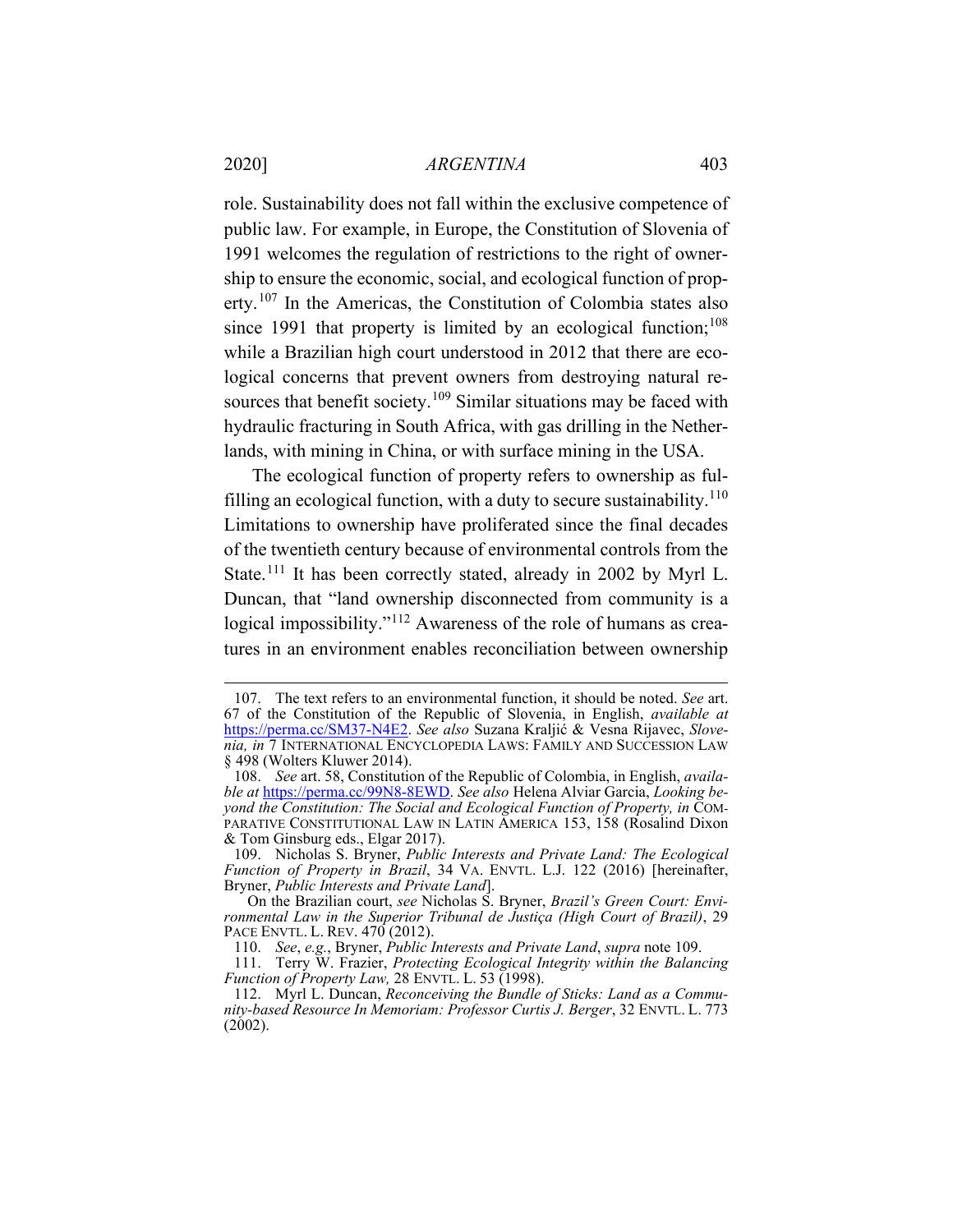and ecology.<sup>[113](#page-22-1)</sup> A main challenge of sustainability relates to reaching a development that is grounded in ecology, social equality, cul-tural diversity, and democratic participation.<sup>[114](#page-22-2)</sup>

The ACCC refers that the exercise of individual rights must be compatible with rights that have a collective impact, hence not affect the sustainability or operation of, amongst others, ecosystems of flora, fauna, biodiversity, and water. The new text includes limitations to individual rights over things in order to protect sustainability.[115](#page-22-3) The understanding of property is broader, hence not only focusing on patrimonial aspects, and open to enjoyment of other members of society.[116](#page-22-4) It should be noted that the collective value of property had been addressed by the Argentine Supreme Court already in 2006, in the *Mendoza* case,  $117$  in which environmental law was determined to rank at the constitutional level.

# <span id="page-22-0"></span>*A. Power Relationships*

<span id="page-22-7"></span>The ACCC refers to power relationships rather than real or possessory relationships. The use of the term "power relationships" not free of criticism<sup>118</sup>—may be deemed novel, more precise, and

<sup>113.</sup> Frazier, *supra* note [111,](#page-21-7) at 103.

<span id="page-22-2"></span><span id="page-22-1"></span><sup>114.</sup> Mariano H. Novelli, *Bases jurídicas de la educación para el desarrollo sostenible en el Mercosur*, 6 ACADEMIA 183, 187 (2008).

<span id="page-22-3"></span><sup>115.</sup> Law 26994, arts. 14, 240. *See also* Aníbal J. Falbo & José Alberto Esain, *El Código Civil y Comercial y el ambiente*, REVISTA CÓDIGO CIVIL Y COMERCIAL 19 (Aug. 17, 2015); and Carlos A. Rodríguez, *Derecho ambiental y Código Civil y Comercial*, LA LEY ACTUALIDAD 1 (June 2, 2015).

<span id="page-22-4"></span><sup>116.</sup> María Elena Martínez Espeche, *Análisis del Libro Primero, Parte General, Título III del nuevo Código Civil y Comercial: Bienes,* ELDIAL DC1F74 1-5 (Mar. 1, 2016).

<span id="page-22-5"></span><sup>117.</sup> *Mendoza, Beatriz Silvia y otros c/ Estado Nacional y otros*, Fallos 329:2316 (2006).

<span id="page-22-6"></span><sup>118.</sup> *See*, *e.g.*, Jorge Horacio Alterini, *Primeras consideraciones sobre los Derechos reales en el Proyecto de Código*, LA LEY ACADEMIA NACIONAL DE DERE-CHO 1, [6-8] (Sept. 4, 2012); and Jorge Horacio Alterini et al., *Una nueva visión de las relaciones reales (mal llamadas "relaciones de poder")*, LA LEY 1 (Dec. 11, 2017).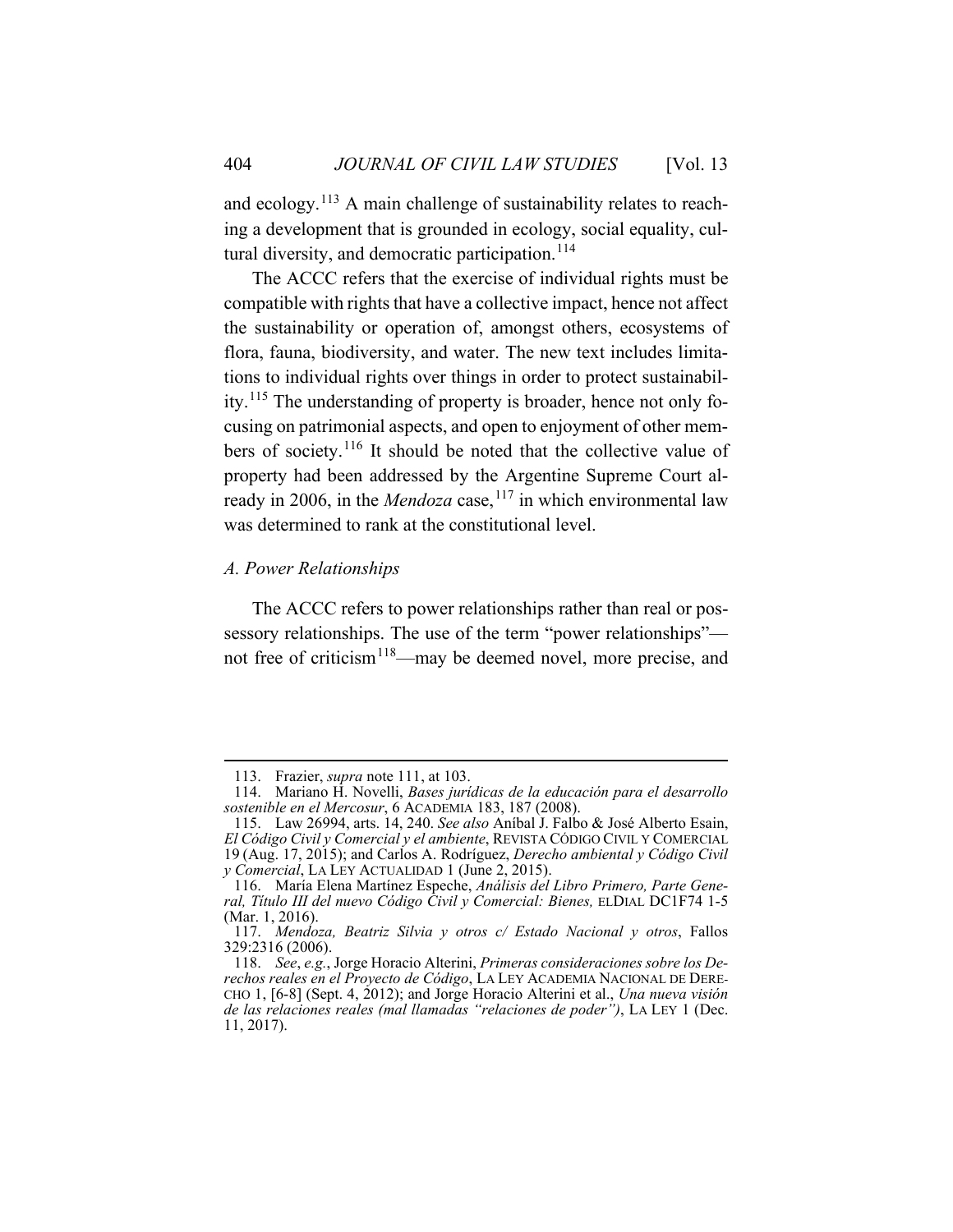<span id="page-23-6"></span>not limited to possession. Further, it may help avoid confusions in the comparative-law narrative. $119$ 

Possession and detention are the power relationships a subject may have with a thing, under the ACCC. In addition, those who use the thing due to a relationship of dependence, service, hospitality, or hosting are deemed servers of the possession. This additional distinction refers to a lack of autonomy and aims to enable the extrajudicial defense of possession, enabling that those who have the thing are able to protect themselves from the attacks that imply violence on the person.<sup>[120](#page-23-2)</sup>

<span id="page-23-0"></span>Possession occurs when a person exercises a factual power<sup>[121](#page-23-3)</sup> over a thing, acting as the holder of the right, regardless of being indeed the holder. The drafters of the ACCC, similarly to the drafter of the 1871 text, enrolled in the ideas of Friedrich K. von Savigny, according to whom possession requires both *corpus* and *animus*. [122](#page-23-4) Detention occurs when a person exercises a factual power over a thing, acting as a representative of the possessor. Hence, only *corpus*  is present in this second power relationship. $123$ 

Possession is presumed when factual power exists, while power relationships are presumed to be legitimate and to start on the date of the title, within its limitations. A rebuttable presumption points to the start of possession on the date indicated in the just title (*justo* 

<span id="page-23-1"></span><sup>119.</sup> Liliana Abreut de Begher, *Impacto de la reforma sobre los derechos reales en el nuevo Código Civil y Comercial,* JURISPRUDENCIA ARGENTINA 1, [6- 9] (Dec. 10, 2014).

<span id="page-23-2"></span><sup>120.</sup> Law 26994, art. 1911. *See* Leandro S. Picado & Fabián M. Loiza, *La posesión y la tenencia en el Anteproyecto de Código Civil y Comercial,* JURISPRU-DENCIA ARGENTINA 1, [1] (Oct. 17, 2012).

<span id="page-23-3"></span><sup>121.</sup> On the factual power, *see generally* Domingo C. Cura Grassi, *Naturaleza de la posesión en el Código Civil y Comercial*, ED-DCCLXXVI-80 1 (June 22, 2016).

<span id="page-23-4"></span><sup>122.</sup> *See generally* FRIEDRICH KARL VON SAVIGNY, DAS RECHT DES BESITZES: EINE CIVILISTISCHE ABHANDLUNG (1803).

<span id="page-23-5"></span>*See* arts. 2351, 2352, 1871 Argentine Civil Code and accompanying notes. *See also* Sebastián E. Sabene, *Las relaciones de poder y una perspectiva constitucional de la acción de desalojo por intrusión,* JURISPRUDENCIA ARGENTINA 1, [1-2] (Feb. 2, 2018).

<sup>123.</sup> Law 26994, arts. 1909-1910. *See* Picado & Loiza, *supra* note [120,](#page-23-0) at [3].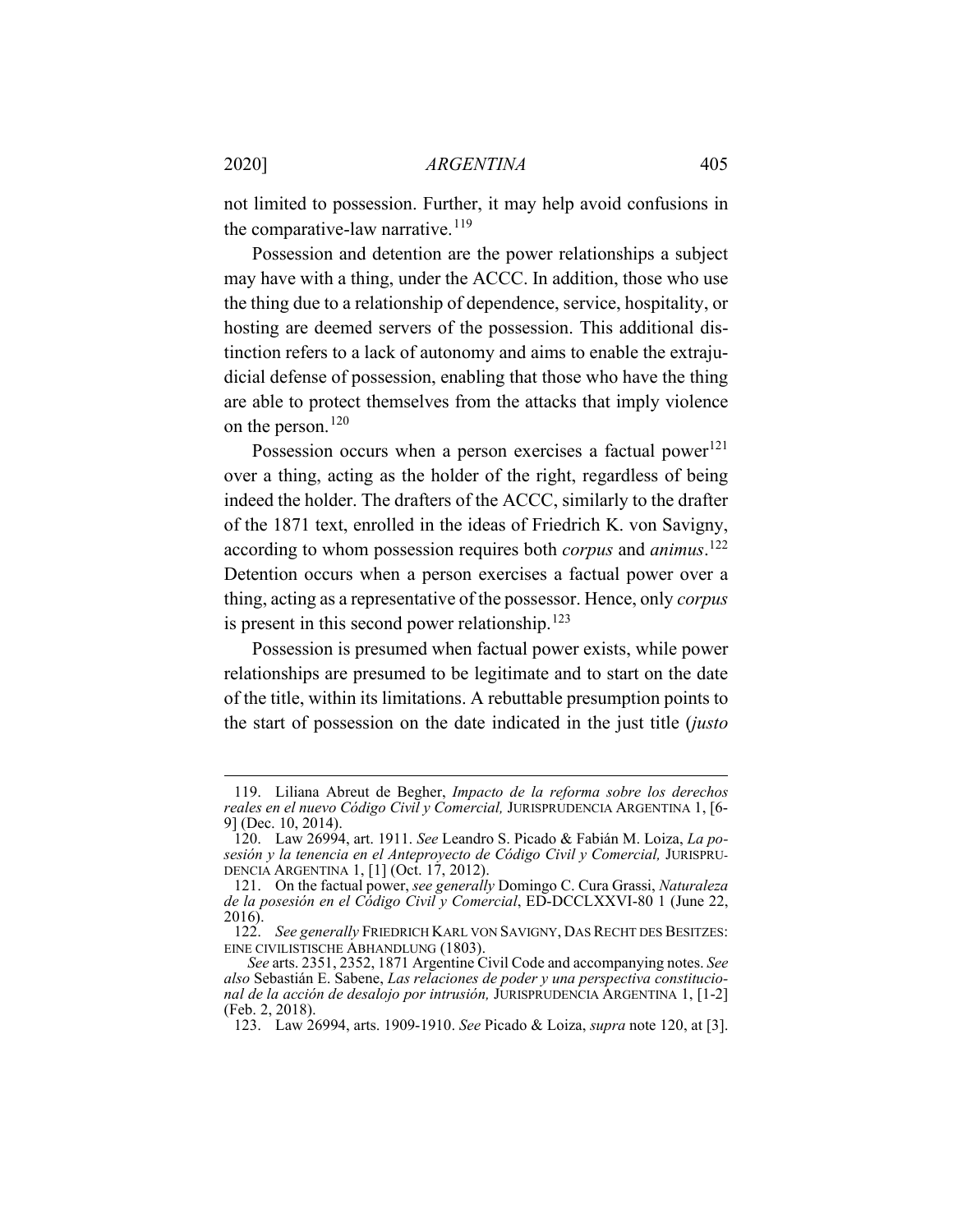*título*) or on the date of recordation, if constitutive in nature. Possession and detention rest on the thing determined, and may be exercised by one or multiple persons on the entirety or part of the thing. Subjects of power relationships act in good faith when facing an excusable and essential error that persuades them on their legitimacy. Good faith is—as a general rule—a rebuttable presumption, and it is determined at the time the power relationship starts and remains unaltered until a new acquisition occurs. Bad-faith possession is illegitimate if: (i) dealing with movables, when acquired by theft, embezzlement, or breach of trust; and (ii) dealing with immovables, when acquired by force, breach of trust, or in a surreptitious manner. It should be noted that heirs continue the possession of the deceased.[124](#page-24-0)

There are further elements that characterize power relationships. For example, these relationships are affected by a rebuttable presumption of legitimacy, and must be acquired voluntarily by a capable person (except for minors, who must be ten years of age) or by means of contact with or custody of the thing. Power relationships as a general rule—require tradition; hence, the delivery of the thing from one subject to another who is willing to receive the thing. Further, tradition of movables also includes transfer of, amongst others, knowledge according to the standard practices when there is no opposition. Things should be free from other power relationships that might demand exclusion and should be free from opposition. Power relationships are preserved until they are extinguished and there is a presumption on their continuity through time. Finally, power relationships are extinguished when the power over the thing is lost (e.g., when the person abandons the thing expressly and voluntarily).  $^{125}$  $^{125}$  $^{125}$ 

Multiple effects can emerge from power relationships. For example, subjects involved in power relationships must return the

<span id="page-24-0"></span><sup>124.</sup> Law 26994, arts. 1901, 1903, 1908-1921.

<span id="page-24-1"></span><sup>125.</sup> *Id.* at arts.1922-1931.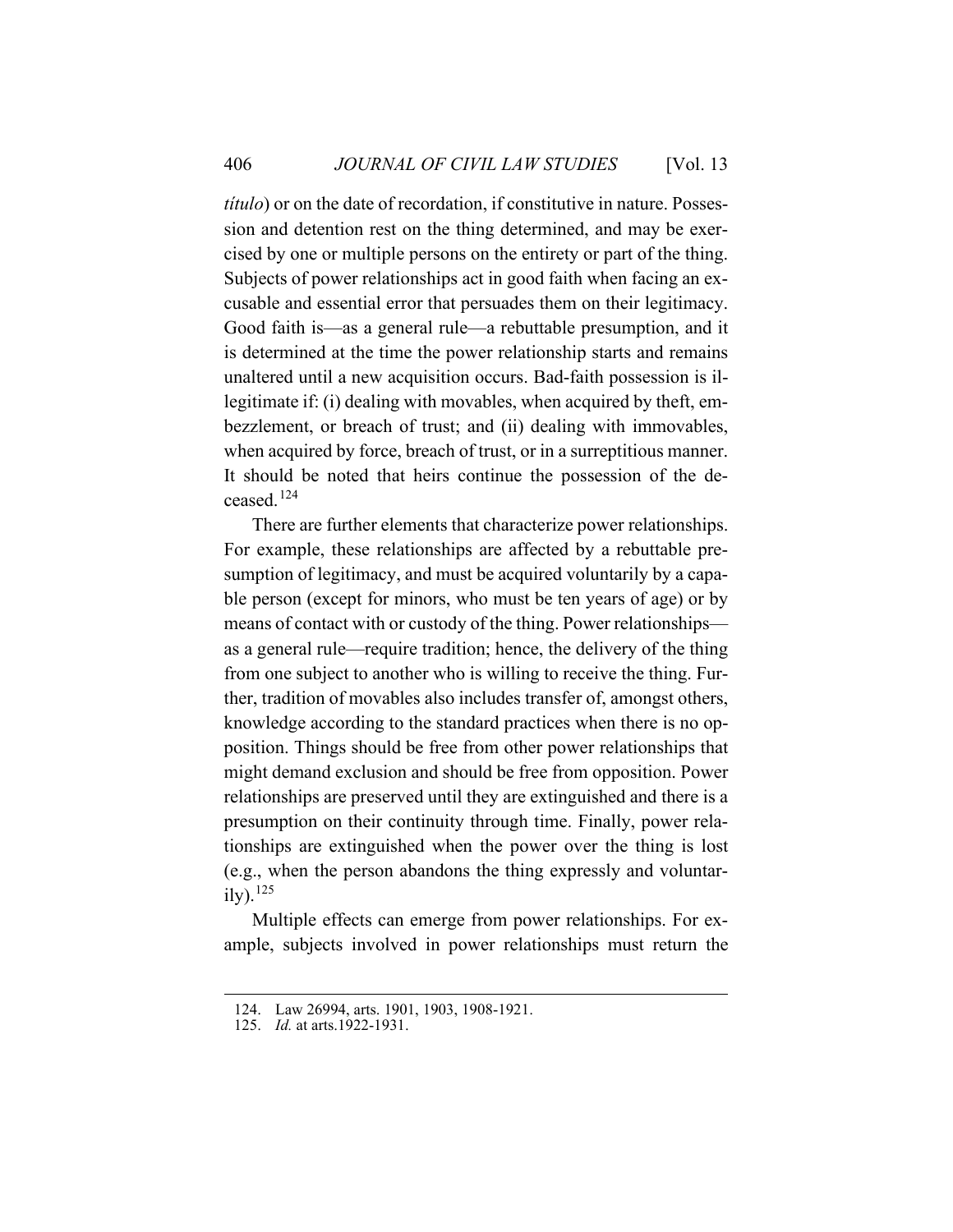things to those who have the right to claim them back. Further, goodfaith possessors keep the fruits received and the natural fruits that were accrued yet not received. Bad-faith possessors must return the fruits received and those that due to their fault were not received. All possessors must return the products that were obtained from the thing. Another effect is triggered by improvements. Accordingly, no subjects can claim compensation for improvements of mere maintenance or luxurious in nature. Conversely, they are entitled to claim any improvements that were necessary unless if resulting from their bad faith and fault.<sup>[126](#page-25-1)</sup>

Each power relationship triggers specific effects, likewise. On the one hand, possession triggers specific effects. For example, possessors must pay any taxes and burdens on the thing, and perform the obligation of enclosing, unless provided differently by law. On the other hand, detention triggers specific effects. For example, those exerting detention must preserve the thing, yet they can re-cover the costs from the possessor.<sup>[127](#page-25-2)</sup>

#### <span id="page-25-0"></span>*B. Innovation in Real Rights*

Real rights extend through Book IV of the ACCC. A methodological innovation in the ACCC was the inclusion of a general part in the opening of that book, hence addressing principles that are common to all real rights (e.g., acquisition, transfer, and extinction).[128](#page-25-3) Accordingly, the new text first addresses the general theory of these rights, offering a difference when looking at the 1871 text, being now in line with other modern codes, and avoiding some un-necessary repetitions.<sup>[129](#page-25-4)</sup> Book IV then deals with the general theory of possession and detention, addressing the acquisition, exercise, conservation, and extinction, followed by their effects. Further, that

<sup>126.</sup> *Id.* at arts. 1932-1938.

<sup>127.</sup> *Id.* at arts. 1939-1940.

<span id="page-25-4"></span><span id="page-25-3"></span><span id="page-25-2"></span><span id="page-25-1"></span><sup>128.</sup> *Id.* at arts. 1882-1907. *See* Lily R. Flah & Rosana I. Aguilar, *La hipoteca en el Proyecto de Código*, LA LEY 1 (Aug. 2, 2013).

<sup>129.</sup> Smayevsky & Penna, *supra* note [12,](#page-4-8) at 1.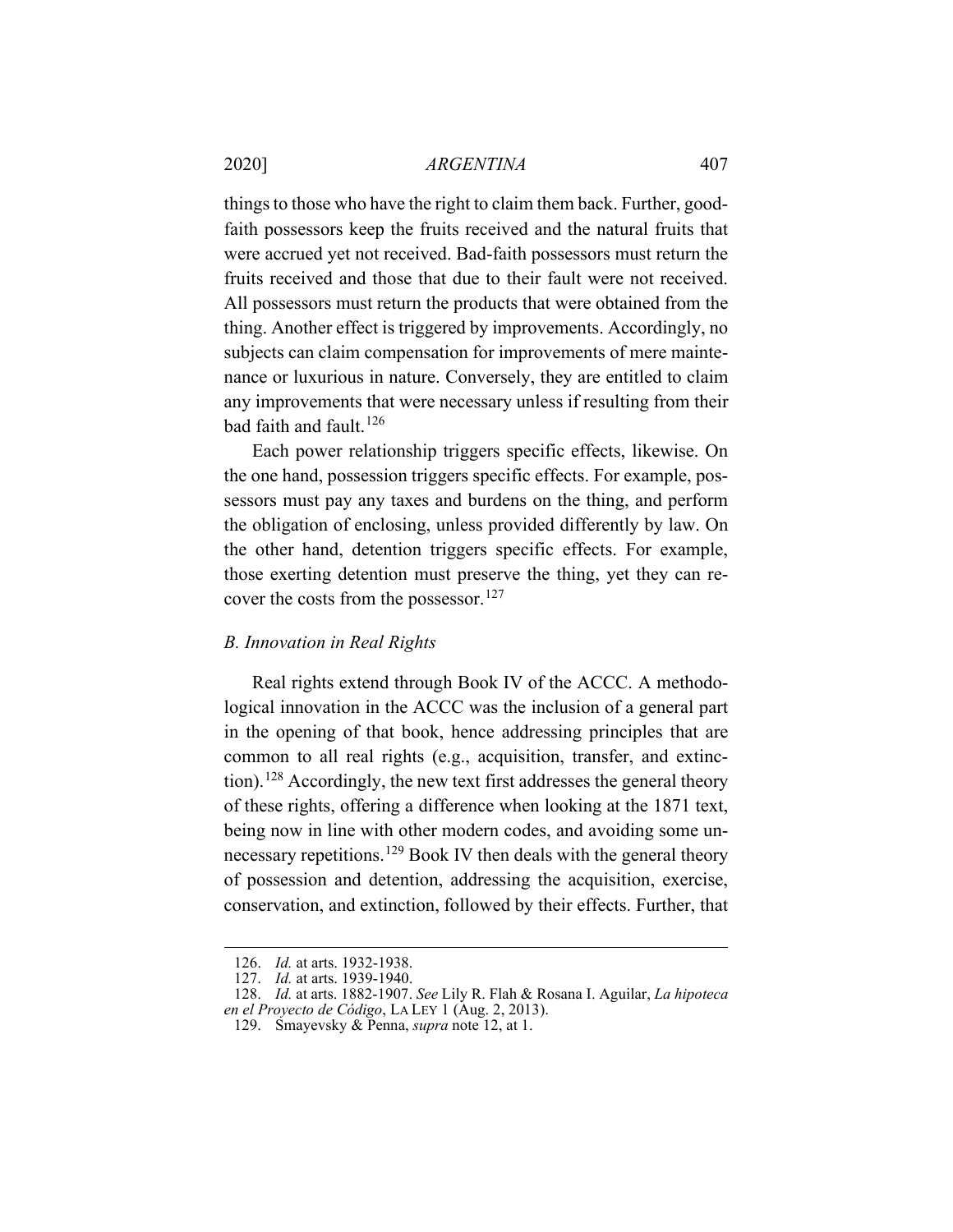book of the ACCC deals with all real rights individually;  $^{130}$  $^{130}$  $^{130}$  and finally, it addresses possessory actions. Book IV follows, in general, the proposals included in the 1998 draft of a civil and commercial code for Argentina, yet it typifies a number of real rights that had not been included in that earlier work.<sup>[131](#page-26-1)</sup>

<span id="page-26-8"></span>It is worth noting that the *exposé des motifs* of the ACCC refers to a real right for Native American communitarian property.<sup>[132](#page-26-2)</sup> That real right, however, was ultimately removed from the ACCC. Its inclusion would have been in line with the tenet that calls for a code with a new paradigm of property law. Furthermore, it would have offered another example of the constitutionalization of private law, because starting in 1994 the rights of Native Americans are recog-nized in the Argentine Constitution.<sup>[133](#page-26-3)</sup> Native American lands are addressed in Argentina in Law 23302 of 1985,<sup>[134](#page-26-4)</sup> it should be noted. That law deals with Native American policy and must be studied in conjunction with Law 24071 of 1992<sup>[135](#page-26-5)</sup> that incorporates into the Argentine framework the Indigenous and Tribal Peoples Conven-tion of 1989 of the International Labour Organization.<sup>[136](#page-26-6)</sup> It is worth

<span id="page-26-7"></span><sup>130.</sup> *See also* Abreut de Begher, *supra* not[e 119,](#page-23-6) at [1].

<sup>131.</sup> *Id*.

<span id="page-26-2"></span><span id="page-26-1"></span><span id="page-26-0"></span><sup>132.</sup> The definition was included in art. 2028 of the draft by the Codifying Commission. Liliana Abreut de Begher, *La propiedad comunitaria indígena. Comentario del Anteproyecto de Código*, LA LEY 1 (June 7, 2012).

<span id="page-26-3"></span><sup>133.</sup> Art. 75(17), Const. Nacional. *See* Liliana Abreut de Begher, *El derecho real de propiedad comunitaria indígena*, LA LEY 1 (Oct. 11, 2013). *See also* Abreut de Begher, *supra* note [119,](#page-23-6) at [1]; Irene Pujol de Zizzias, *La propiedad indígena en el Proyecto de reforma del Código Civil y Comercial,* JURISPRUDEN-CIA ARGENTINA 1 (Nov. 11, 2012); and Juan Manuel Salgado, *La exclusión de las normas sobre pueblos indígenas del Proyecto de Código Civil y Comercial de la Nación, aprobado por el Senado,* JURISPRUDENCIA ARGENTINA 1, [3-5] (July 30, 2014).

<span id="page-26-4"></span><sup>134.</sup> *See* Law 23302, *available at* [https://perma.cc/R74M-X4LX.](https://perma.cc/R74M-X4LX) *See generally* Pablo María Corna & Carlos Alberto Fossaceca, *La propiedad indígena comunitaria: un análisis crítico del articulado del Proyecto de Código Civil y Comercial Unificado,* 249 EL DERECHO 789 (2012).

<sup>135.</sup> *See* Law 24071, *available at* [https://perma.cc/QU4SNZN5.](https://perma.cc/QU4SNZN5)

<span id="page-26-6"></span><span id="page-26-5"></span><sup>136.</sup> *See* Álvaro B. Flores, *La regulación de las limitaciones al dominio en razón del interés público en el Proyecto de Código Civil y Comercial,* JURISPRU-DENCIA ARGENTINA 1, [9] (July 31, 2013).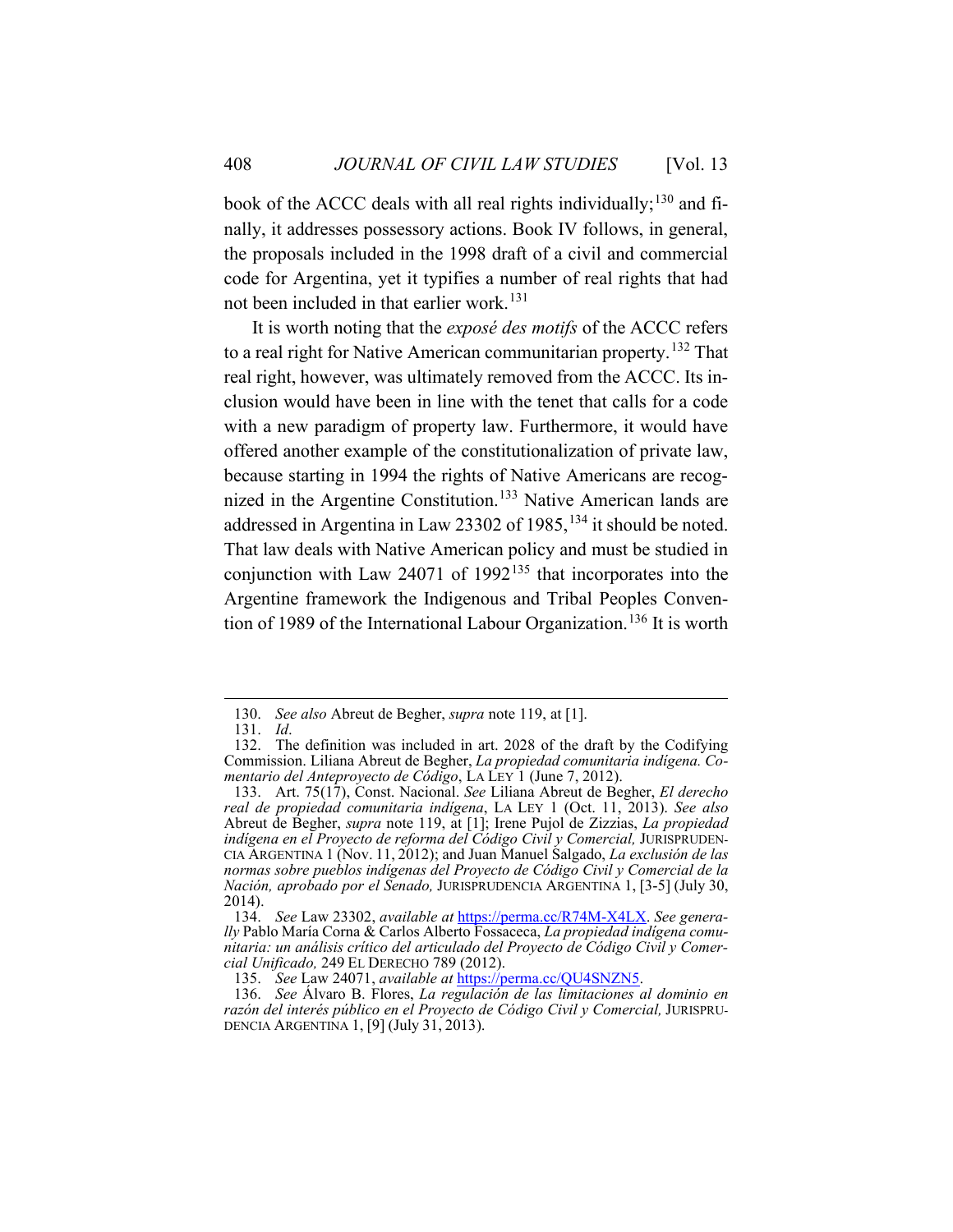noting that those efforts took place within a broader regional context, since several national constitutions had started around that time to deal with Native American property relations.<sup>[137](#page-27-0)</sup> In addition, the Inter-American Commission on Human Rights alerted that when Native American property was not recognized the cultural and spir-itual development of the groups was affected.<sup>[138](#page-27-1)</sup> In a similar vein, the Inter-American Court of Human Rights ruled that the protection of property as regulated in the American Convention on Human Rights included the rights of Native American groups within the framework of communitarian property.<sup>[139](#page-27-2)</sup>

Real rights are defined in a neoclassical<sup>[140](#page-27-3)</sup> manner in Book IV of the ACCC.<sup>[141](#page-27-4)</sup> The 1871 text had not offered a definition of these rights, it should be noted. Real rights are the juridical powers—of a legal nature—that are enforced directly over the objects, in an autonomous manner and granting to the holders, amongst others, the right to follow and the right of preference. The reference to power alerts of the real rather than personal nature of these rights. Further, the *ius persequendi* and the *ius preferendi* are granted to holders of real rights.<sup>[142](#page-27-5)</sup> The object of these rights is enforced over the totality or a material part of the thing, for its entirety or for an undivided part. The object can likewise consist of a good specifically referred to by law. Real rights are created and regulated only according to

<sup>137.</sup> Corna & Fossaceca, *supra* note [134.](#page-26-7) 138. Pujol de Zizzias, *supra* not[e 133,](#page-26-8) at 11.

<span id="page-27-2"></span><span id="page-27-1"></span><span id="page-27-0"></span><sup>139.</sup> *Id. See also* Inter‐American Commission on Human Rights, Derechos de los pueblos indígenas y tribales sobre sus tierras ancestrales y recursos naturales: normas y jurisprudencia del sistema interamericano de derechos humanos (OEA/Ser.L/V/II. Doc. 56/09); and Salgado, *supra* note [133,](#page-26-8) at [1].

<sup>140.</sup> Picado & Loiza, *supra* note [120,](#page-23-0) at [2].

<span id="page-27-5"></span><span id="page-27-4"></span><span id="page-27-3"></span><sup>141.</sup> *See generally* Domingo C. Cura Grassi, *Definición y caracteres de los derechos reales en el Código Civil y Comercial*, ED-DCCLXXVI-328 1 (Oct. 26, 2016).

<sup>142.</sup> Law 26994, art. 1886. *See also* Abreut de Begher, *supra* note [119,](#page-23-6) at [2].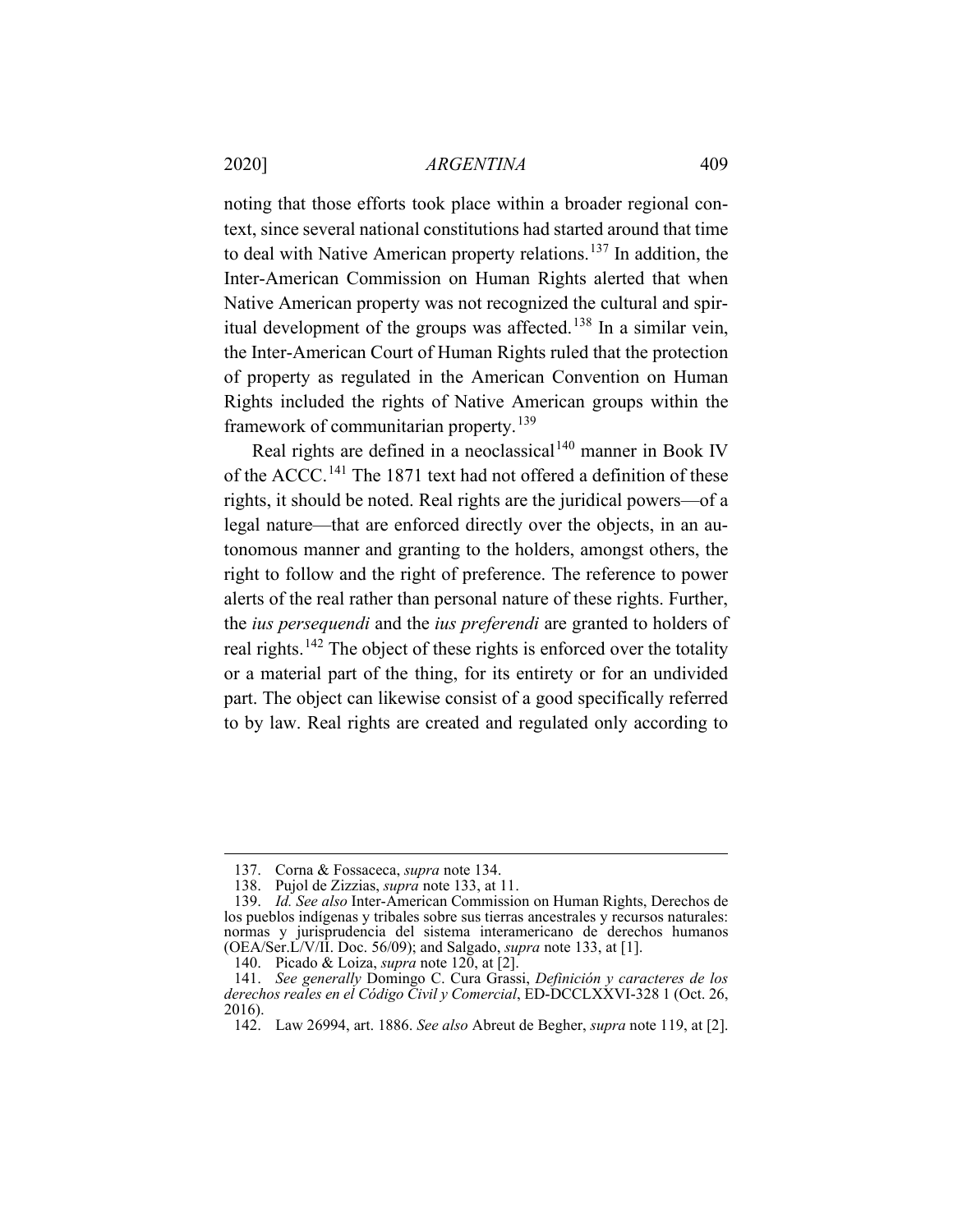law, and the provisions on real rights are substantially of public order.[143](#page-28-0) Argentina subscribes to the *numerus clausus* principle,[144](#page-28-1) and judges cannot constitute or impose the constitution of a real right, except when provided by law.<sup>[145](#page-28-2)</sup>

Book IV of the ACCC indeed preserves the *numerus clausus* principle. The 2015 text welcomes new real rights to the Argentine codified system: horizontal ownership (*propiedad horizontal*),<sup>[146](#page-28-3)</sup> immovable groups *per se* (*conjuntos inmobiliarios*), <sup>[147](#page-28-4)</sup> timeshar-ing,<sup>[148](#page-28-5)</sup> and private cemeteries.<sup>[149](#page-28-6)</sup> These real rights were added to those that already existed in the civil code before the adoption of the ACCC: ownership,<sup>[150](#page-28-7)</sup> co-ownership,<sup>[151](#page-28-8)</sup> superficies,<sup>[152](#page-28-9)</sup> usufruct,<sup>[153](#page-28-10)</sup> use,<sup>[154](#page-28-11)</sup> habitation,<sup>[155](#page-28-12)</sup> servitude,<sup>[156](#page-28-13)</sup> hypothec,<sup>[157](#page-28-14)</sup> antichresis,<sup>[158](#page-28-15)</sup> and pledge.<sup>[159](#page-28-16)</sup> The enactment of the ACCC ended the debate that considered usufruct, use, and habitation personal servitudes, for every time the ACCC clearly considers the three to be autonomous real rights.[160](#page-28-17)

The ACCC incorporates a number of provisions that had originally been placed outside of codes because of de-codification, and

<span id="page-28-1"></span><span id="page-28-0"></span><sup>143.</sup> Abreut de Begher, *supra* note [119,](#page-23-6) at [1]. *See generally* Nelson G. A. Cossari & Leandro R. N. Cossari, *Orden público en los derechos reales,* LA LEY 1 (Nov. 13, 2015).

<span id="page-28-3"></span><span id="page-28-2"></span><sup>144.</sup> Law 26994, arts. 1882-1184, 1887.

<sup>145.</sup> *Id.* at art. 1896.

<sup>146.</sup> Law 26994, arts. 2037-2072.

<span id="page-28-5"></span><span id="page-28-4"></span><sup>147.</sup> *Id.* at arts. 2073-2086.

<sup>148.</sup> *Id.* at arts. 2087-2102.

<sup>149.</sup> *Id.* at arts. 2103-2113.

<span id="page-28-7"></span><span id="page-28-6"></span><sup>150.</sup> *Id.* at arts. 1941-1982.

<span id="page-28-9"></span><span id="page-28-8"></span><sup>151.</sup> *Id.* at arts. 1983-2036.

<sup>152.</sup> *Id.* at arts. 2114-2128.

<span id="page-28-10"></span><sup>153.</sup> *Id.* at arts. 2129-2153.

<sup>154.</sup> *Id.* at arts. 2154-2157.

<sup>155.</sup> *Id.* at arts. 2158-2161.

<sup>156.</sup> *Id.* at arts. 2162-2183. 157. *Id.* at arts. 2205-2211.

<span id="page-28-15"></span><span id="page-28-14"></span><span id="page-28-13"></span><span id="page-28-12"></span><span id="page-28-11"></span><sup>158.</sup> *Id.* at arts. 2212-2218. On the current use of this real right in Argentina, *see* Domingo C. Cura Grassi, *El renacer de la anticresis como derecho real de garantía a partir del Código Civil y Comercial*, ED-DCCLXXVII-40 1 (Dec. 11, 2017).

<sup>159.</sup> Law 26994, arts*.* 2219-2237.

<span id="page-28-17"></span><span id="page-28-16"></span><sup>160.</sup> Claudio M. Kiper, *El Proyecto de Código y el derecho real de usufructo*, LA LEY 1, [1] (Apr. 16, 2013).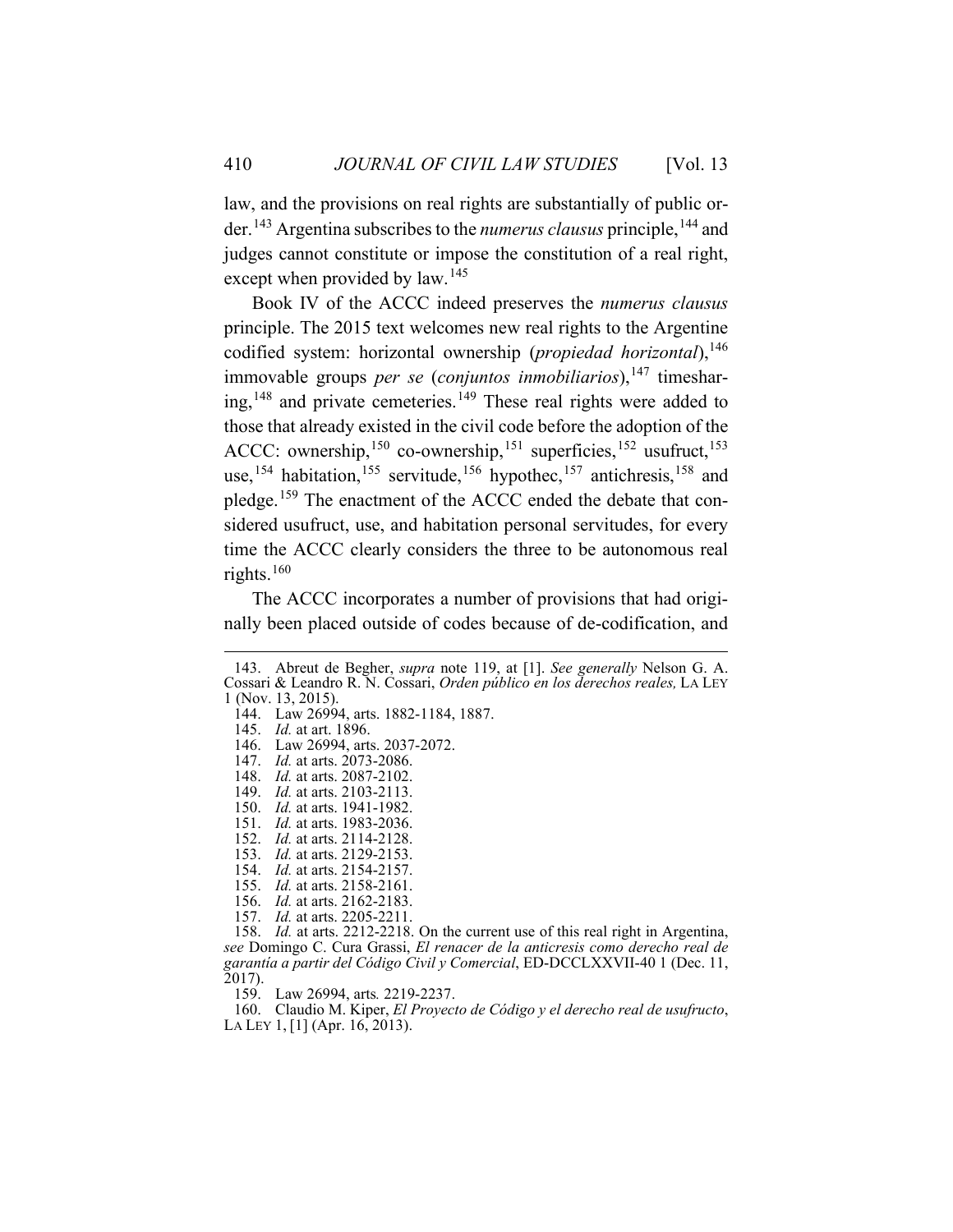that had eventually gained a place within the civil code. For example, the ACCC, as opposed to the original text of 1871, includes the real right of superficies. This incorporation reflects the need to use the land in a beneficial way, avoiding vacant plots. This adoption could be perceived as a limitation to the holders of rights, in benefit of others, hence showing the percolation of public law.[161](#page-29-0) Doctrinal efforts had welcomed this right already for a number of decades in Argentina, and this right was included in all revision efforts since 1987.<sup>[162](#page-29-1)</sup> The normative reception would, however, take place by means of Law 25509 of 2001<sup>[163](#page-29-2)</sup> dealing with superficies of forested areas, now abrogated by the ACCC.<sup>[164](#page-29-3)</sup>

The ACCC—as already mentioned—welcomes new real rights. Horizontal ownership moved from Law 13512 of 1948<sup>[165](#page-29-4)</sup> into the ACCC, showing that the de-codification experience of that right extended for six decades. It should be noted that this right was not present in the 1871 code, having been expressly forbidden by the codifier.[166](#page-29-5) This right, however, had gained the status of a real right almost undisputedly by its reception in doctrinal writings and jurisprudence, after the enactment of the previously mentioned special legislation.[167](#page-29-6) There was a need to update the legislation that had existed almost without alterations for more than half a century, and

<span id="page-29-1"></span><span id="page-29-0"></span><sup>161.</sup> Domingo C. Cura Grassi, *Reflexiones acerca del nuevo derecho real de superficie forestal,* 2003-A LA LEY 1268, [2] (2003).

<sup>162.</sup> Alterini, *supra* note [118,](#page-22-7) at [3-4].

<sup>163.</sup> *See* Law 25509, *available at* <https://perma.cc/SS5X-CZDA.>

<span id="page-29-2"></span>Superficies was also affected by Law 25080 of 1999, *available at* [https://perma](https://perma.cc/N62H-J89Z) [.cc/N62H-J89Z.](https://perma.cc/N62H-J89Z)

<span id="page-29-3"></span><sup>164.</sup> Marina Mariani de Vidal & Adriana N. Abella, *Derecho real de superficie en el Código Civil y Comercial,* LA LEY 1, [1-3] (Feb. 23, 2016).

<span id="page-29-4"></span><sup>165.</sup> *See* Law 13512, *available at* [https://perma.cc/FH2W-FTHF.](https://perma.cc/FH2W-FTHF) *See generally* Juan A. Costantino, *La propiedad horizontal en el Proyecto de Código*, LA LEY 1 (Jan. 7, 2013).

<span id="page-29-5"></span><sup>166.</sup> *See* art. 2617, 1871 Argentine Civil Code. *See also* Lilian N. Gurfinkel de Wendy, *La propiedad horizontal en el Código Civil y Comercial de la Nación,*  JURISPRUDENCIA ARGENTINA 1 (Oct. 29, 2014).

<span id="page-29-6"></span><sup>167.</sup> Jorge C. Resqui Pizarro, *Aproximaciones al nuevo Código Civil y Comercial en lo referido a la propiedad horizontal,* ELDIAL DC1E06 1, [1] (Dec. 3, 2014).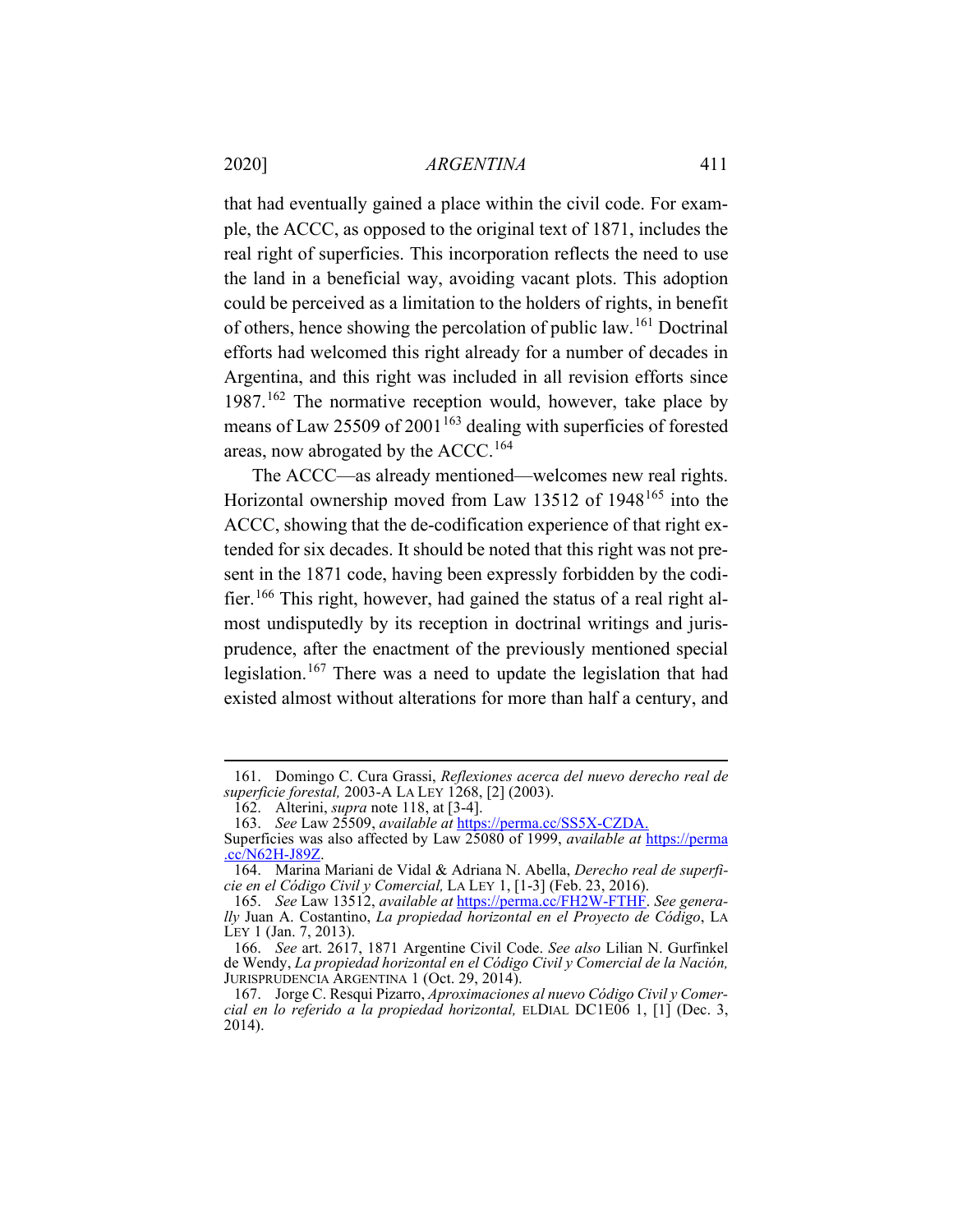the ACCC encapsulates the existing provisions, while also including copious doctrinal writings and jurisprudential decisions.<sup>[168](#page-30-0)</sup>

Other new real rights are included in a specific title associated with new forms of property. These forms were a consequence of internal migration in Argentina and challenged the traditional ways to relate to property.<sup>[169](#page-30-1)</sup> The three new real rights are of special interest when attending the blurring line of private and public law; and are referred to in the ACCC in an overarching (and ambiguous) man-ner as "immovable groups."<sup>[170](#page-30-2)</sup> The three rights—it is worth repeating—are immovable groups *per se*, timesharing, and private cemeteries.

Immovable groups *per se* refers to gated communities, industrial zones, and any other urban development projects regardless of their designated use for permanent or temporary residence or for com-mercial exploitation.<sup>[171](#page-30-3)</sup> The already mentioned Law 13512 had started to bridge the legislative gap, helping to regulate these groups, and there was a need for specific regulation.<sup>[172](#page-30-4)</sup> Limitations to ownership and an ecological function of property can be identified when attending the powers and obligations of owners in immovable groups *per se*. [173](#page-30-5) Rights, accordingly, may be enjoyed within limitations that should aim to protect ecological, architectural, and landscape values. Further, the horizontal ownership regulations of the

<span id="page-30-0"></span><sup>168.</sup> *Id.* at [23]; and Abreut de Begher, *supra* note [119,](#page-23-6) at [10]. For a comparison of the provisions of Law 13512 and the relevant provisions of the ACCC, *see generally* Juan Carlos Hariri, *Comparación entre la ley 13.512 y el nuevo Código Civil y Comercial*, 267 EL DERECHO 674 (2016).

<span id="page-30-1"></span><sup>169.</sup> Miryam A. Farina, *Las urbanizaciones privadas en el Proyecto de Reforma del Código Civil y Comercial,* JURISPRUDENCIA ARGENTINA 1 (Sept. 1, 2013).

<span id="page-30-2"></span><sup>170.</sup> María Florencia Franchini, *Los derechos reales de garantía en el ámbito de conjuntos inmobiliarios, tiempo compartido y cementerios privados,* REVISTA CÓDIGO CIVIL Y COMERCIAL 58, [4] (July 6, 2016).

<sup>171.</sup> Law 26994, arts. 2073-2077.

<span id="page-30-5"></span><span id="page-30-4"></span><span id="page-30-3"></span><sup>172.</sup> Lilian N. Gurfinkel de Wendy, *Barrios cerrados y ejecución de expensas en el nuevo Código Civil y Comercial de la Nación,* JURISPRUDENCIA ARGENTINA 1, [2] (Nov. 11, 2015).

<sup>173.</sup> *See supra* not[e 105,](#page-20-7) and accompanying text.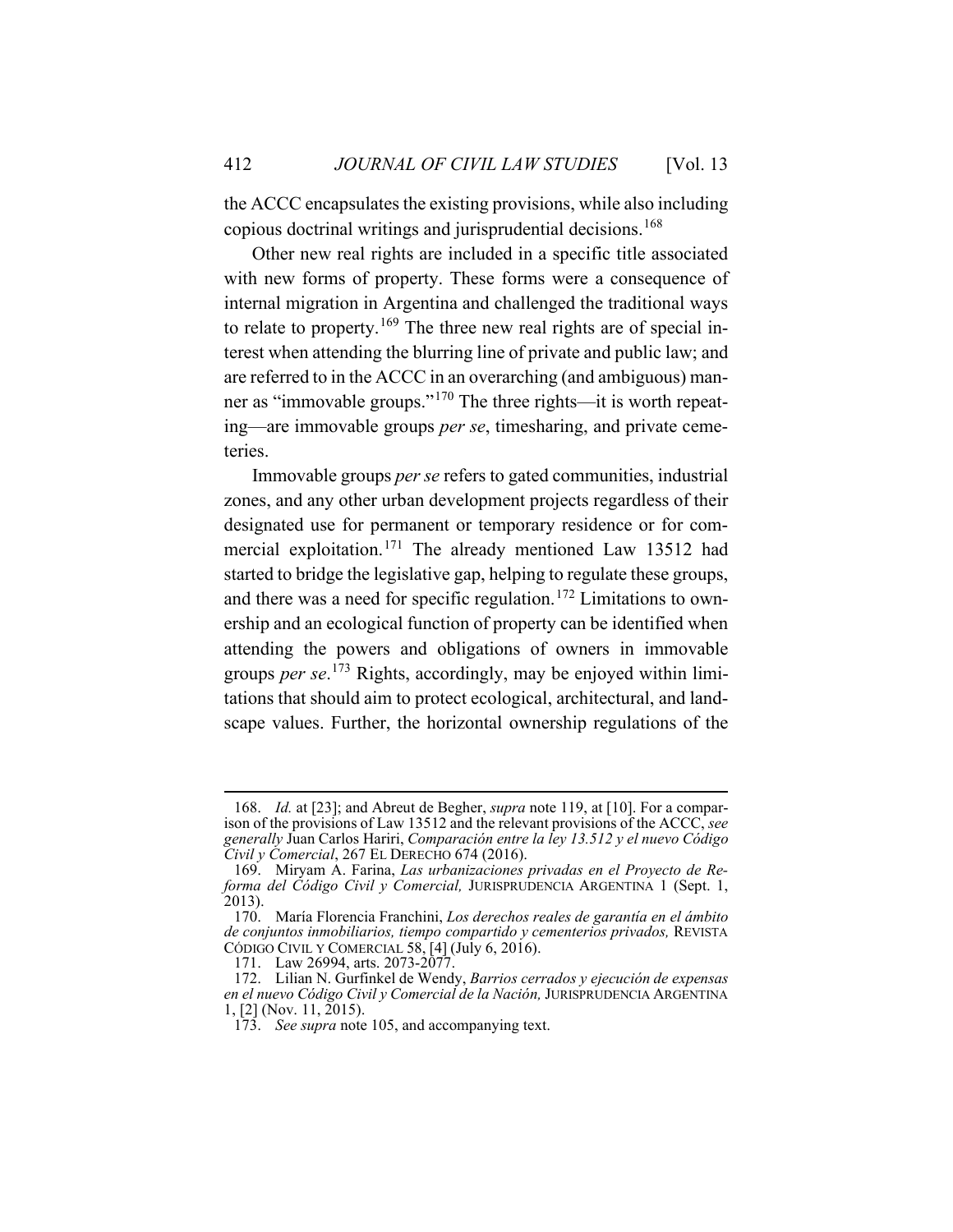group should attend aspects that would be beneficial for the urbanistic community.[174](#page-31-0) Likewise, servitudes and other real rights may be established if allowing for a better enjoyment of the facilities and spaces in common.<sup>[175](#page-31-1)</sup> Finally, transfer of units can be limited yet not completely forbidden and sanctions can be imposed on those who violate the horizontal ownership regulations.<sup>[176](#page-31-2)</sup>

Timesharing gained momentum in Argentina in the 1980s. It currently finds a place in the ACCC, having had its first regulation in Law 26356 of 2008.[177](#page-31-3) Doctrinal debate accompanied that emergence, exploring whether it should be considered an autonomous real right.[178](#page-31-4) Under the ACCC, this real right exists when one or more movable or immovable goods are subject to periodic or inturns use for, amongst others, dwelling, commerce, tourism, and industry, and to offer the functions that are compatible with its purpose.[179](#page-31-5) Actors have different duties in timesharing;[180](#page-31-6) and they are involved in a consumer relationship to be regulated by the specific provisions of the ACCC and special legislation, needing to comply likewise with national, provincial, and municipal regulations.<sup>[181](#page-31-7)</sup> This aspect points to the constitutionalization of private law, since

<sup>174.</sup> Law 26994, arts. 2078-2080.

<sup>175.</sup> *Id.* at art. 2084.

<sup>176.</sup> *Id.* at arts. 2085-2086.

<span id="page-31-3"></span><span id="page-31-2"></span><span id="page-31-1"></span><span id="page-31-0"></span><sup>177.</sup> *See* Law 26356, *available at* [https://perma.cc/74WT7BGN.](https://perma.cc/74WT7BGN) It should be noted that the special law deals with the regulation of timesharing for tourism purposes. Therefore, only some chapters of that law have been affected by the ACCC.

<span id="page-31-4"></span><sup>178.</sup> *See* Molina Quiroga, *supra* note [95,](#page-19-0) at [12]; Marina Mariani de Vidal & Adriana N. Abella, *Tiempo compartido en el Código Civil y Comercial. Más dudas que certezas*, REVISTA CÓDIGO CIVIL Y COMERCIAL 12 (July 6, 2016); and María Isabel Di Filippo, *Tiempo compartido. Derechos de propiedad involucrados (Primer ensayo acerca de su encuadre en el derecho positivo argentino),*  1985-D LA LEY 1048 (1985).

<span id="page-31-6"></span><span id="page-31-5"></span><sup>179.</sup> Law 26994, arts. 2087-2089. *See* the comprehensive study by Ricardo J. Saucedo, *El régimen jurídico del tiempo compartido en el Código Civil y en el nuevo Código Civil y Comercial de la Nación,* JURISPRUDENCIA ARGENTINA 1 (Dec. 24, 2014).

<sup>180.</sup> Law 26994, arts. 2094-2099.

<span id="page-31-7"></span><sup>181.</sup> *Id.* at arts. 2100-2102.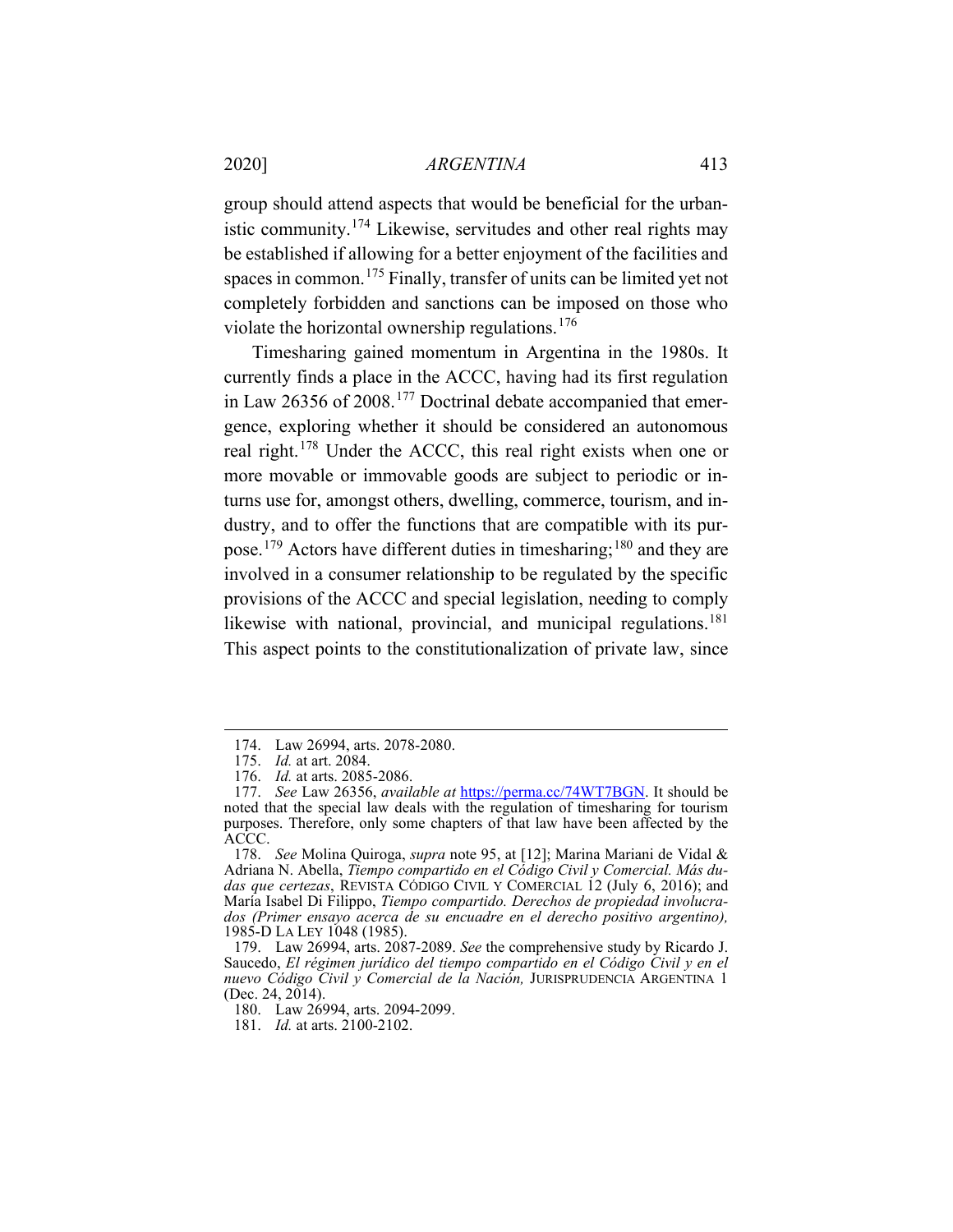the general interest, also in the sphere of public law, is attended in the new text.  $182$ 

Private cemeteries are regulated as a real right in the ACCC. Cemeteries originally were annexed to the Church and then to the administration of the State, mainly by regulations of administrative law. More recently, private cemeteries started to develop, offering an alternative to the public grounds.<sup>[183](#page-32-2)</sup> This real right encompasses the immovables of private ownership that are connected to the burial of human remains. The municipality must approve the operation of these cemeteries and that approval will prevent the use of the prop-erty for other purposes.<sup>[184](#page-32-3)</sup>

Innovation in real rights points to a blurring divide between private and public law in Argentina, safeguarding, amongst others, the right to freedom and non-discrimination of people and highlighting the role of property for all members of society. The ACCC welcomes changes that had found a place within the legal framework by means of de-codification and that responded to the needs of the current Argentine society.

## V. CONCLUDING REMARKS

<span id="page-32-0"></span>Argentina adopted a much-awaited civil and commercial code in 2015. A study of that new text assisted in visualizing the interaction of private and public law, showing that it is not adequate to speak of public and private law as watertight compartments: they intermingle. The results of the interaction between public and private in Argentina should be of benefit for members of society, when a plethora of rights can be protected and exercised.

This report first introduced the ACCC. It therefore pointed to the tenets that the members of the Codifying Commission extracted

<span id="page-32-2"></span><span id="page-32-1"></span><sup>182.</sup> *See* Juan Carlos Pratesi, *Conjuntos Inmobiliarios, tiempo compartido y cementerios privados en el Código Civil y Comercial de la Nación 2014*, ELDIAL DC1E21 1, [6] (Mar. 18, 2015). *See also* the early work by Alfredo Botassi, *Cementerios públicos y privados,* 1981-C LA LEY 1056, [4-5] (1981).

<sup>183.</sup> Molina Quiroga, *supra* note [95,](#page-19-0) at [10-12].

<span id="page-32-3"></span><sup>184.</sup> Law 26994, arts. 2103-2104.